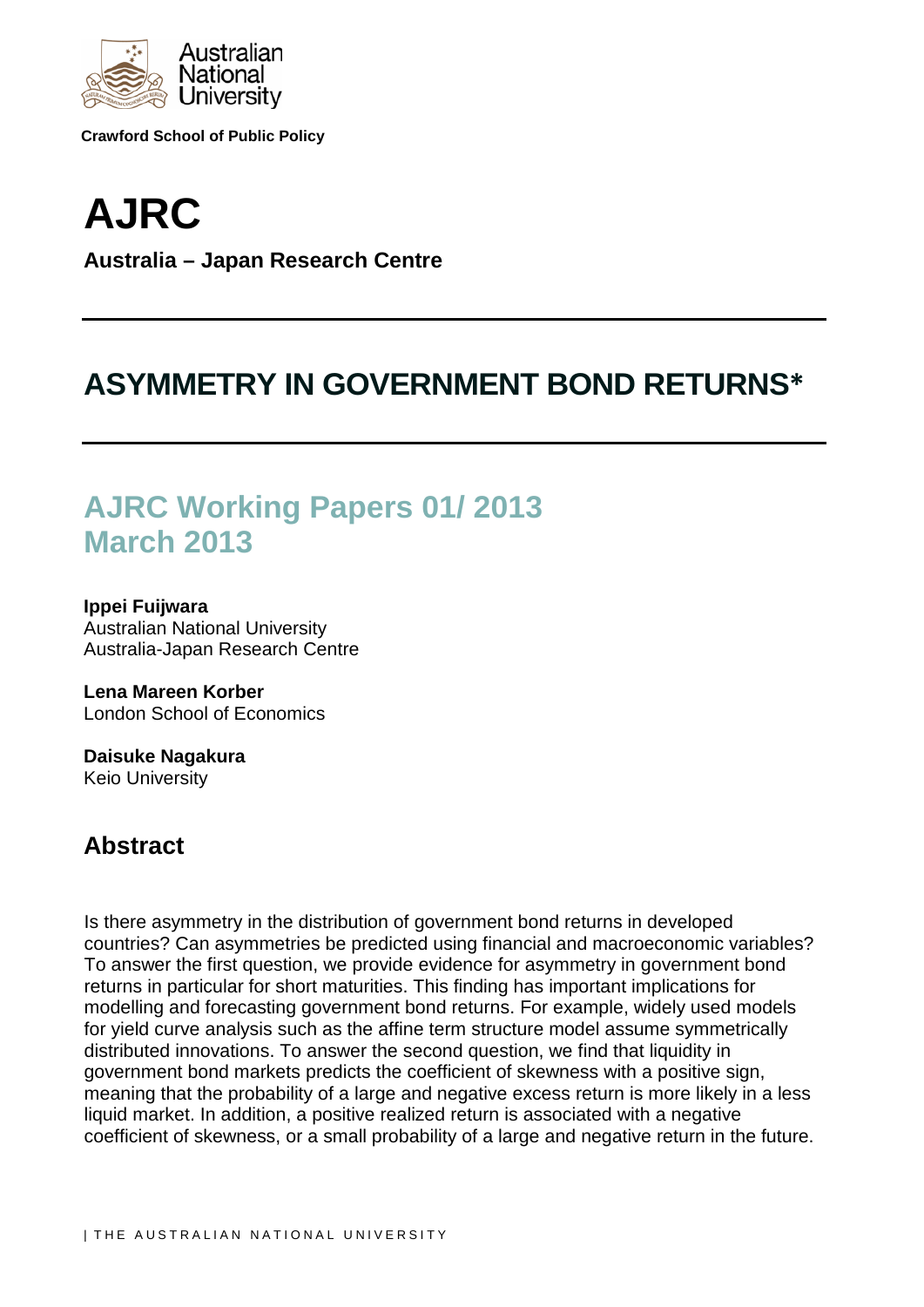\*We thank Toni Braun, Karen Lewis, Masao Ogaki, Tatsuyoshi Okimoto, participants at the Bank of Japan seminar and the 8th Conference for Applied Financial Economics for their helpful comments.

#### **Keywords**

Government bond returns; skewness; conditional symmetry test

#### **JEL Classification**

G10; G12; E43

#### **Suggested Citation:**

Fujiwara, I., Mareen Korber, L. & Nagakura D. 2013. Assymmetry in government bond returns, AJRC Working Paper No. 1, March 2013. Australia-Japan Research Centre, Crawford School of Public Policy, The Australian National University**.**

#### **Address for correspondence:**

(E) ajrc@anu.edu.au

ISSN 0 728 8409 ISBN 978-0-86413-353-3

**The Australia-Japan Research Centre (AJRC)** conducts research to explore and improve understanding of the economies and economic policy processes in Australia and Japan and both countries' strategic interests in the Asia Pacific economy.

[The AJRC Working Paper Series](http://crawford.anu.edu.au/research_units/ajrc/ajrc_pub.php?tb=2#tb2) aims to provide a forum for the exchange of topical research and contains the latest research and analysis on the Japanese economy, as well as the political economy, regional integration and trade. The views expressed in AJRC Working Papers are those of the individual authors and do not represent the views of the Australia–Japan Research Centre, the Crawford School, or the institutions to which authors are attached.

**The Crawford School of Public Policy** is the Australian National University's public policy school, serving and influencing Australia, Asia and the Pacific through advanced policy research, graduate and executive education, and policy impact.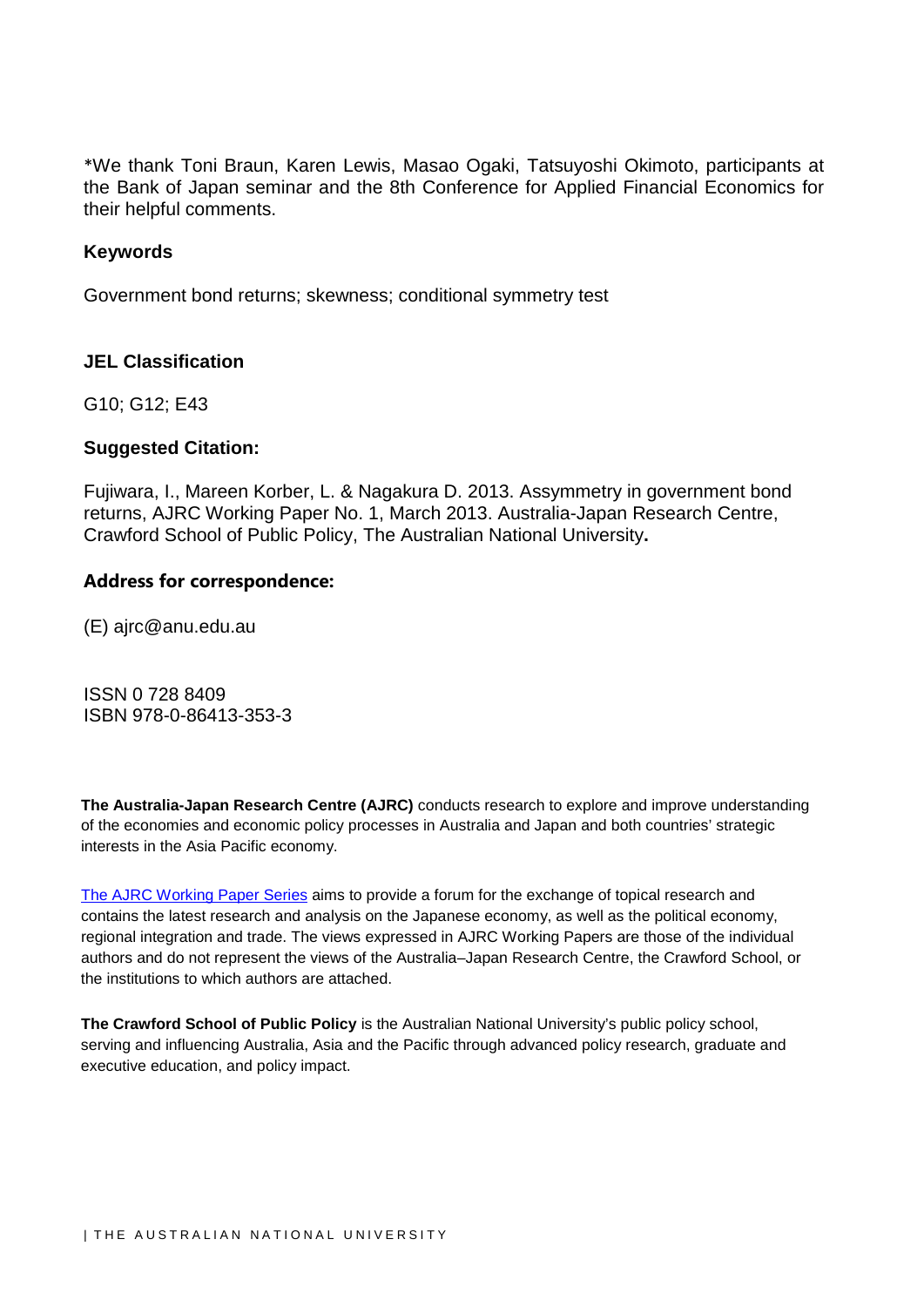### 1 Introduction

In the latter half of 2010, we observed significant fluctuations in government bond yields of many developed countries. The yields gradually decreased but went up abruptly towards the end of the year. For example, the yield on a 10 year US government bond remained stable from January until April at approximately 4.0%. From the end of April to the beginning of November, the yield gradually decreased to around 2.8%. In the mid of December, the yield quickly recovered to around 3.8%. While the decrease by about 120 basis points took place over a period of six months, the increase by about 100 basis points occurred in only one month and a half. This observation suggests that ups and downs in government bond vields are asymmetric.

In this paper, we study asymmetries in government bond excess returns for five developed countries - Canada, Germany, Japan, UK and the U.S. - using different approaches based on both statistical tests and econometric models.<sup>1</sup>

First, we measure unconditional asymmetry in government bond returns using both the coefficient of skewness and the Bowley coefficient, a measure that is robust to extreme observations. Second, we investigate if there is conditional asymmetry in government bond excess returns by applying the test of Bai and Ng (2001) to our data set. Third, we analyze how quarterly asymmetry co-moves across countries and how it is related to macroeconomic and financial variables.

We find that excess returns to government bonds are negatively skewed when asymmetry is measured by the coefficient of skewness, or that there is a small probability of a large and negative excess return. In contrast, the Bowley coefficient is positive for most countries and maturities, implying that much of the asymmetries measured by the coefficient of skewness can be attributed to extreme observations. Turning to the test results, we provide evidence for conditional asymmetry in excess returns to government bonds. For bonds with a maturity of 2 years, conditional asymmetry is statistically significant in all countries but there is less evidence for asymmetry in long term bonds for the U.S. and the UK. Conditional

<sup>&</sup>lt;sup>1</sup>Throughout the paper, the words asymmetry and skewness are used interchangeably.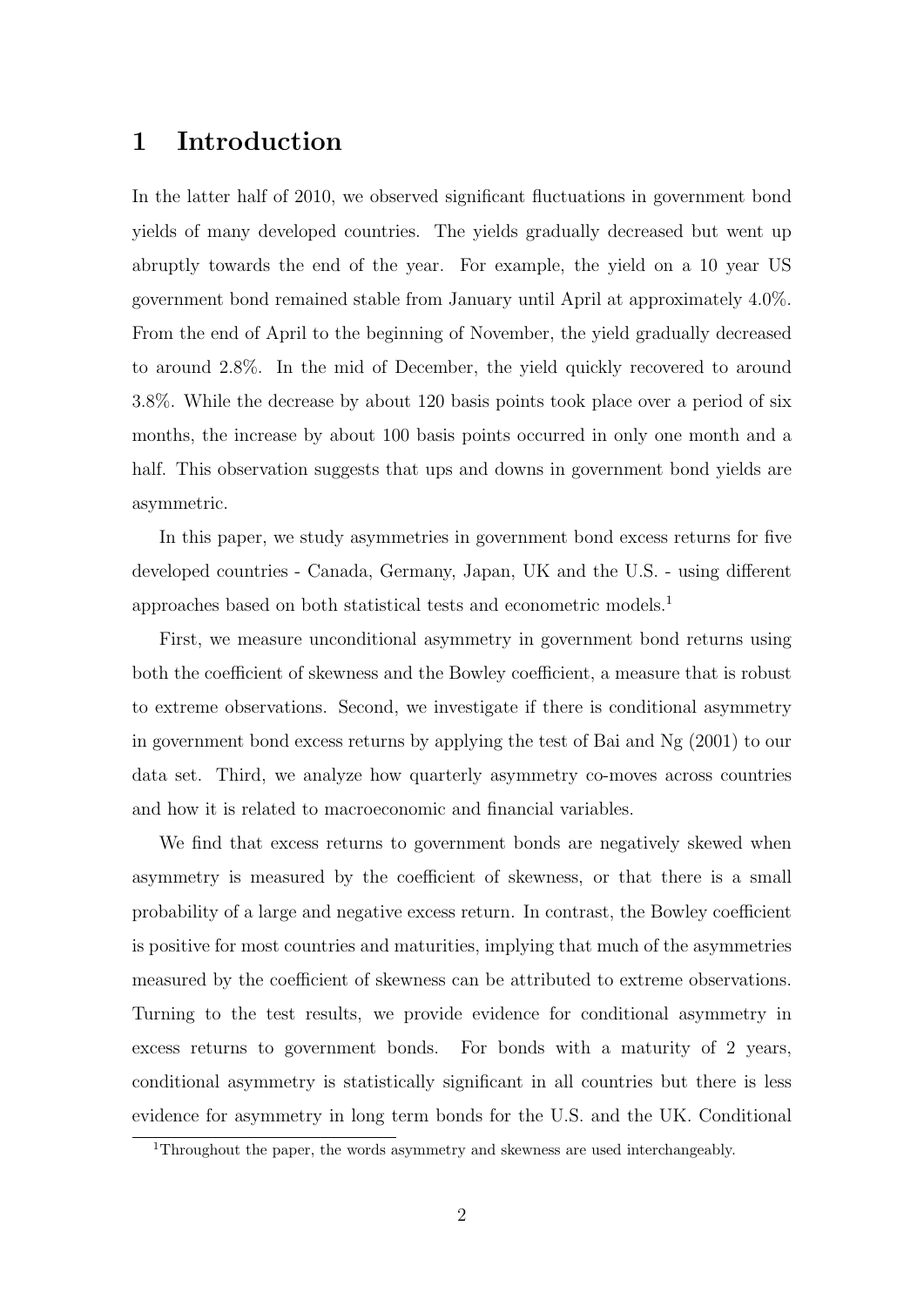asymmetry in government bond returns has important implications for the modelling and forecasting of government bond returns. In response to the rejection of the expectation hypothesis in the data, the affine term structure model (Vasicek (1977), Piazzesi  $(2010)$  has become a workhorse in the analysis of the yield curve.<sup>2</sup> Affine term structure models, however, usually assume normally, and thus symmetrically distributed innovations to bond returns to make the computation of the term premium easier. This is at odds with our findings. Concerning forecasting, the presence of asymmetries calls for new models that allow for the possibility that positive and negative forecast errors are not equally likely. Additionally, asymmetry in government bond returns implies that mean and variance are not sufficient to characterize the risk in government bond returns, and has thus important implications for optimal portfolio allocation (Chunhachinda et al. (1997)). Jondreau and Rockinger (2006) document that there is an advantage of using higher moments in portfolio allocation.

Turning to the properties of quarterly asymmetry, we find that the cross-country correlation of asymmetry is increasing in the maturity of the bond. This finding implies that for longer maturities, common factors play a larger role in explaining asymmetries, while idiosyncratic factors are more important at short maturities. When asymmetry is measured robustly, cross-country correlations are smaller than when asymmetry is measured by the coefficient of skewness. Therefore, there is tail correlation in government bond excess returns. When predicting the coefficient of skewness using macroeconomic and financial variables, we find that liquidity in government bond markets predicts the coefficient of skewness with a positive sign, meaning that the probability of a large and negative excess return is more likely in a less liquid market. In addition, a positive realized return is associated with a negative coefficient of skewness, or a small probability of a large and negative return in the future. Negative skewness conditional on a positive realized excess return has

<sup>2</sup>Recall that the expectations hypothesis predicts that the yield on a long-term bond is the average of expected short rates. Differently put, excess bond returns or term premium are constant or nil under the expectations hypothesis. The expectation hypothesis is, however, found inconsistent with the data (e.g. Campbell and Shiller (1995), Fama and Bliss (1987), Backus, Foresi, Mozumdar, and Wu (2001), Cochrane and Piazzesi (2005)).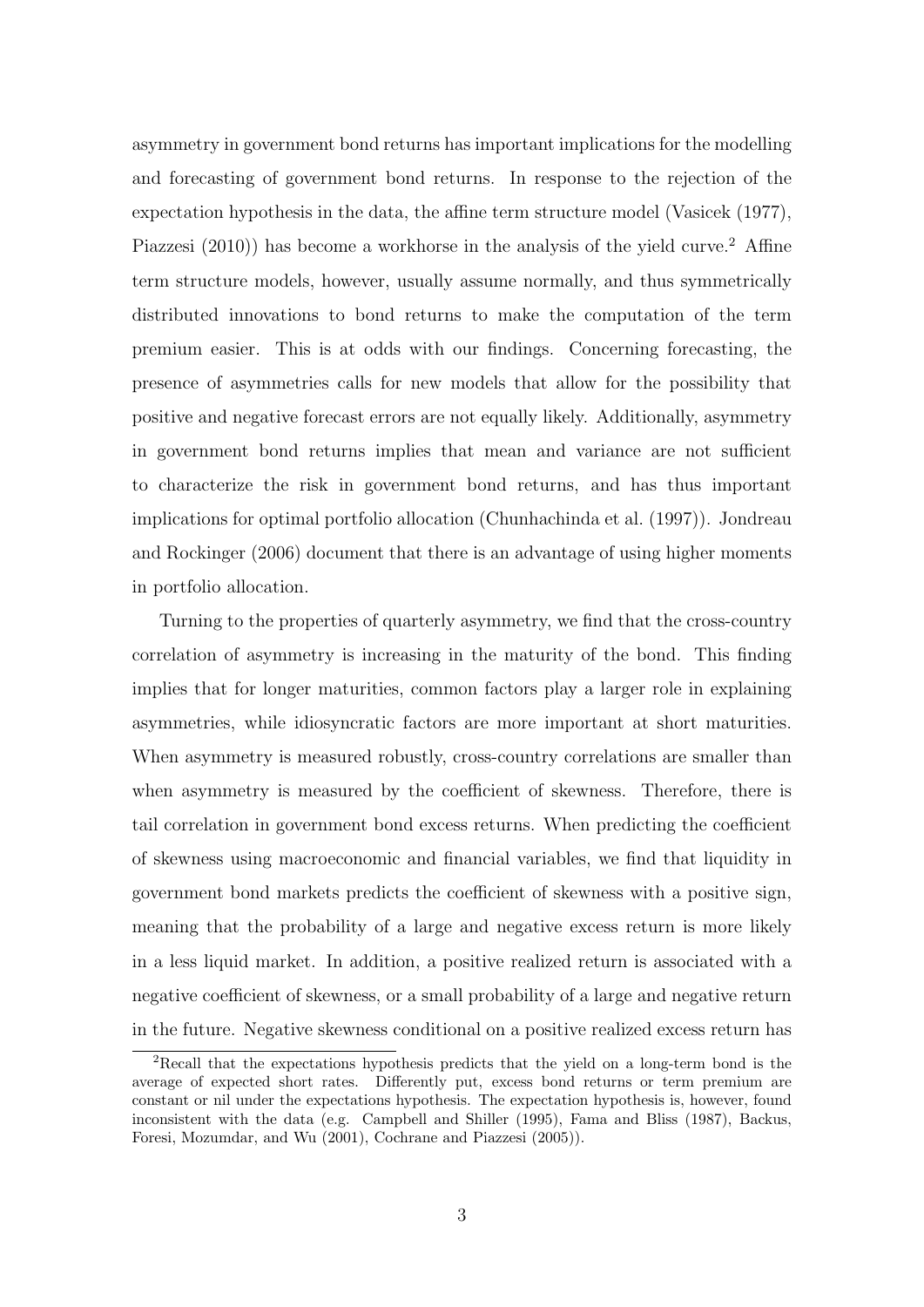been documented previously by Brunnermeier et al. (2009) in the context of carry trades.

Asymmetries in equity returns have been documented in many previous studies (Peiro (2002), Premaratne and Bera (2005), Bekaert, et al. (1998), Bai and Ng (2001), Grigoletto and Lisi (2008)). These studies have analyzed data from different countries and time periods. However, while most of these studies have tested for unconditional asymmetry, our paper investigates conditional asymmetry instead. Conditional asymmetry has more significant implications for government bond markets when compared to unconditional asymmetry. As mentioned above, affine term structure models assume that the innovations are symmetrically distributed. Testing for conditional asymmetry in government bond returns is one contribution of our paper to the literature.

Skewness in equity returns has also been assessed by using models that represent it. This approach was followed by Harvey and Siddique (1999) and Ghysels et al. (2011), for example. While Harvey and Siddique (1999) propose a time series model for the coefficient of skewness, Ghysels et al. (2011) develop a quantile approach that is robust to outliers. These studies provide evidence for time-varying asymmetries in equity returns for both developed and emerging countries.

In contrast to equity returns, the literature on asymmetries in government bond returns is scarce. This is surprising since there situations where economic behavior gives rise to asymmetric dynamics in government bond returns. Afonso et al. (2011) document that there is an asymmetry between the information contained in negative and positive events. In particular they find that the reaction of government bond spreads to downgrades in the sovereign credit rating is more pronounced when compared to upgrades. Gande and Parsley (2005) report that spillovers from rating announcements in different countries are asymmetric, too. In a paper that is similar to our work, Vähämaa (2005) relates option-implied skewness in German bond futures to monetary policy actions. He finds that there is positive skewness when the monetary policy stance is tight meaning that investors believe that a sharp increase in yields is more likely than a sharp decline. In contrast to Vähämaa (2005), our study covers a broader set of countries and relates time-varying skewness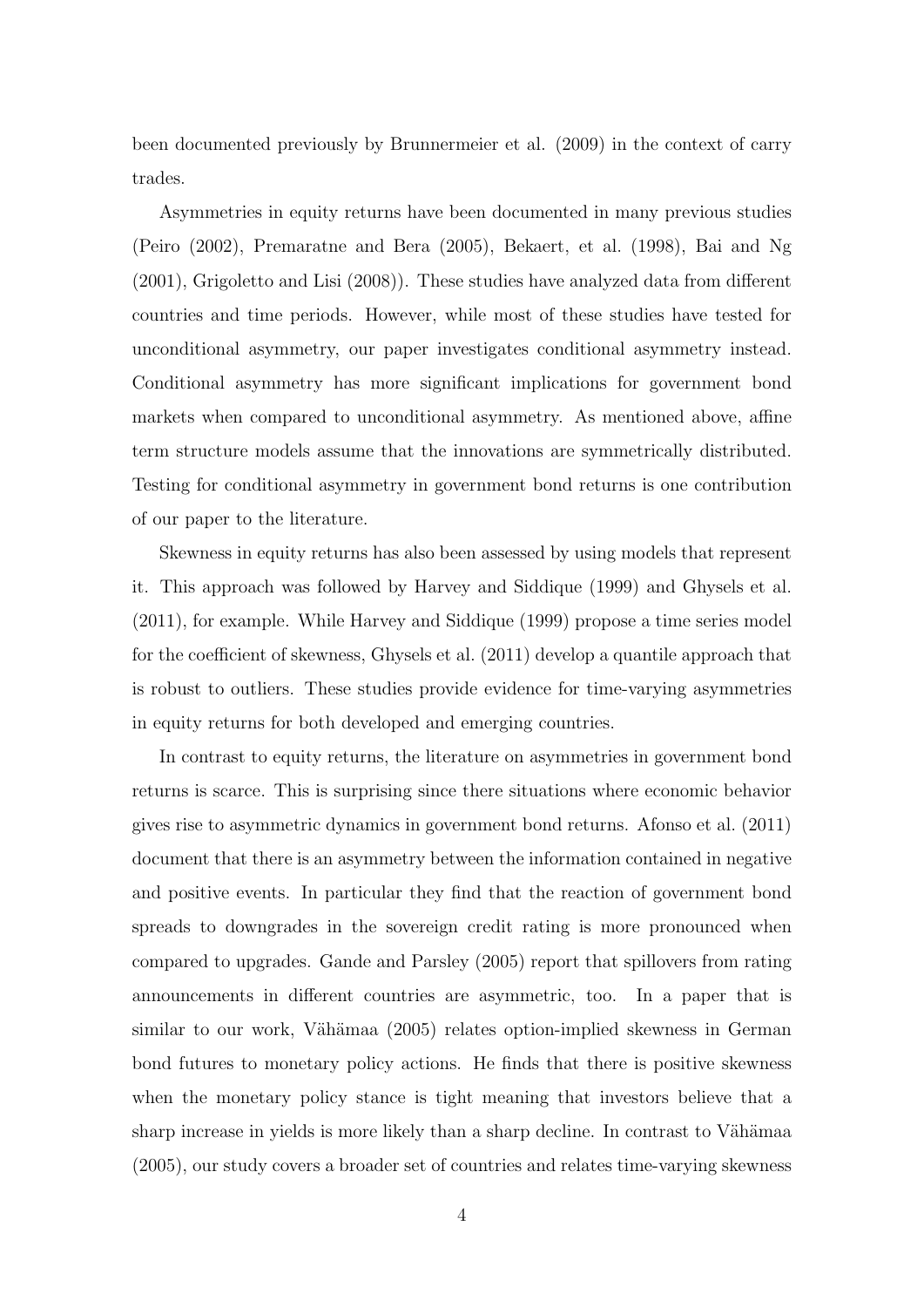to macroeconomic and financial variables, rather than to policy announcements.

The remainder of this paper is organized as follows. Section 2 discusses the data on excess returns to government bonds. Section 3 reports the empirical results from testing for conditional asymmetry in government bond excess returns and it discusses the properties of quarterly asymmetry. Section 4 concludes.

### 2 Government Bond Excess Returns

In this section, we explain how we calculate government bond excess returns and describe the characteristics of these returns.

#### 2.1 Data

For benchmark bond yields that can easily be obtained through various media, the remaining duration is decreasing every day. In addition, the return from the coupon of a benchmark bond is unknown and it varies across different benchmark bonds. Therefore, the returns to government bonds cannot be calculated from benchmark bond yields. Instead, we need to use zero coupon yields with constant maturity in order to compute a bond return that has a coupon with constant maturity. Zero coupon yields for Canada, Germany, Japan, UK and the U.S. for the period from 1997 to 2011 are publicly available at the web site of each Central Bank.<sup>3</sup> The reported maturity on these web sites is, however, quarterly or longer. Hence, in order to calculate daily returns, which is the targeted frequency in our analysis, we

<sup>3</sup>For Canada, http://www.bankofcanada.ca/rates/interest-rates/bond-yield-curves/. For Germany,

http://www.bundesbank.de/Navigation/EN/Statistics/Time series databases /Macro economic time series/its list node.html?listId=www s140 it03c.

For Japan,

http://www.imes.boj.or.jp/research/papers/japanese/12-J-03.txt.

For the U.K., http://www.bankofengland.co.uk/statistics/Pages/yieldcurve/default.aspx. For the U.S., http://www.federalreserve.gov/pubs/feds/2006.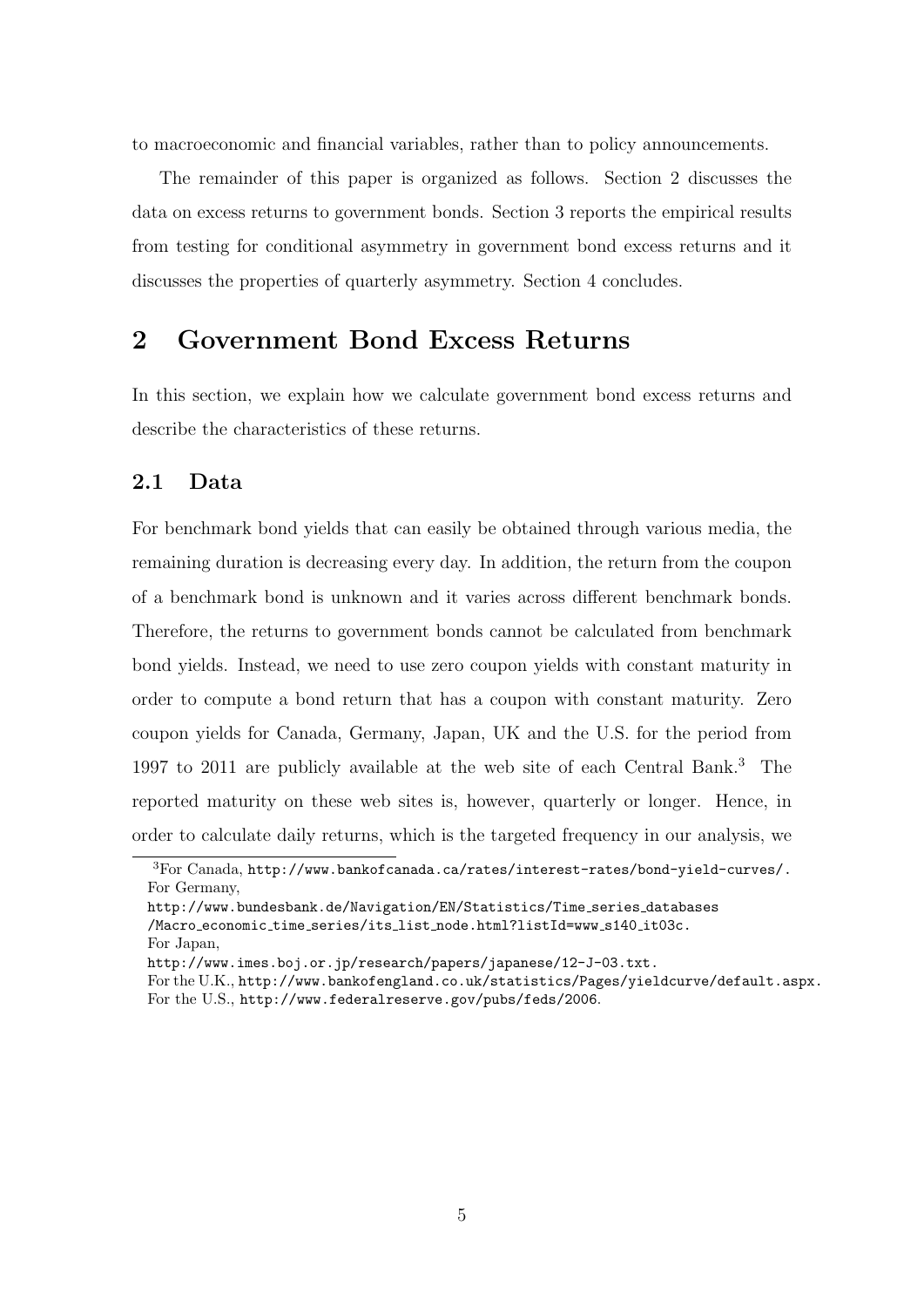apply the Svensson (1994) model

$$
y^{(n)} = \beta_0 + \beta_1 \frac{\tau_1 - \tau_1 \exp\left(-\frac{n}{\tau_1}\right)}{n} + \beta_2 \left[\frac{\tau_1 - \tau_1 \exp\left(-\frac{n}{\tau_1}\right)}{n} - \exp\left(-\frac{n}{\tau_1}\right)\right] + \beta_3 \left[\frac{\tau_2}{n} - \exp\left(-\frac{n}{\tau_2}\right)\left(1 + \frac{\tau_2}{n}\right)\right]
$$
\n(1)

to our data, where *n* is the maturity and  $y^{(n)}$  is the yield at maturity *n*. The time dependency of the parameters  $\beta_i$  and  $\tau_i$  is suppressed. Given the data on zero coupon yields, the unknown parameters of the model are estimated by nonlinear least squares with exception of Germany and the  $U.S.<sup>4</sup>$  For these countries, the parameter estimates are reported on the web site of the Central Bank. Using the model in equation (1) with estimated parameters, we can compute zero coupon yields as well as bond prices at any maturity  $n$ .

Let  $i_{it}$  denote the risk free funding rate in country i and at day t. We approximate the risk free rate by the policy rate.<sup>5</sup> All interest rates are expressed in annualized terms. The yield spread of a *n*-bond in period t and country i,  $ys_{it}^{(n)}$ , is defined as

$$
ys_{it}^{(n)} = y_{it}^{(n)} - i_{it}.
$$

Bond prices  $b_{it}^{(n)}$  are calculated as

$$
b_{it}^{(n)} = \exp\left(-ny_{it}^{(n)}\right).
$$

Then the ex-post excess return of holding a bond for one period  $x_{it}^{(n)}$  is defined as

$$
x_{it}^{(n)} = \log \left( \frac{b_{i,t+1}^{(n-1)}}{b_{it}^{(n)}} \right) - i_{it},
$$

where  $\log \left( b_{i,t+1}^{(n-1)}/b_{it}^{(n)} \right)$  is expressed in annualized terms by dividing it with the length of the holding period as a fraction of one year.

#### 2.2 Asymmetry Measures and other Descriptive Statistics

Figure 1 shows the time series of 10 year government bond excess returns that are standardized by median and interquartile range. To ease interpretation, horizontal

<sup>4</sup>We use yields in as many maturities as possible when estimating parameters.

<sup>&</sup>lt;sup>5</sup>In the working paper version of our paper, Fujiwara, Körber and Nagakura (2011), we used LIBOR as the funding rate. In that version, the data ended in 2007 and we therefore excluded the period of the recent financial crisis when the LIBOR rates became extremely volatile.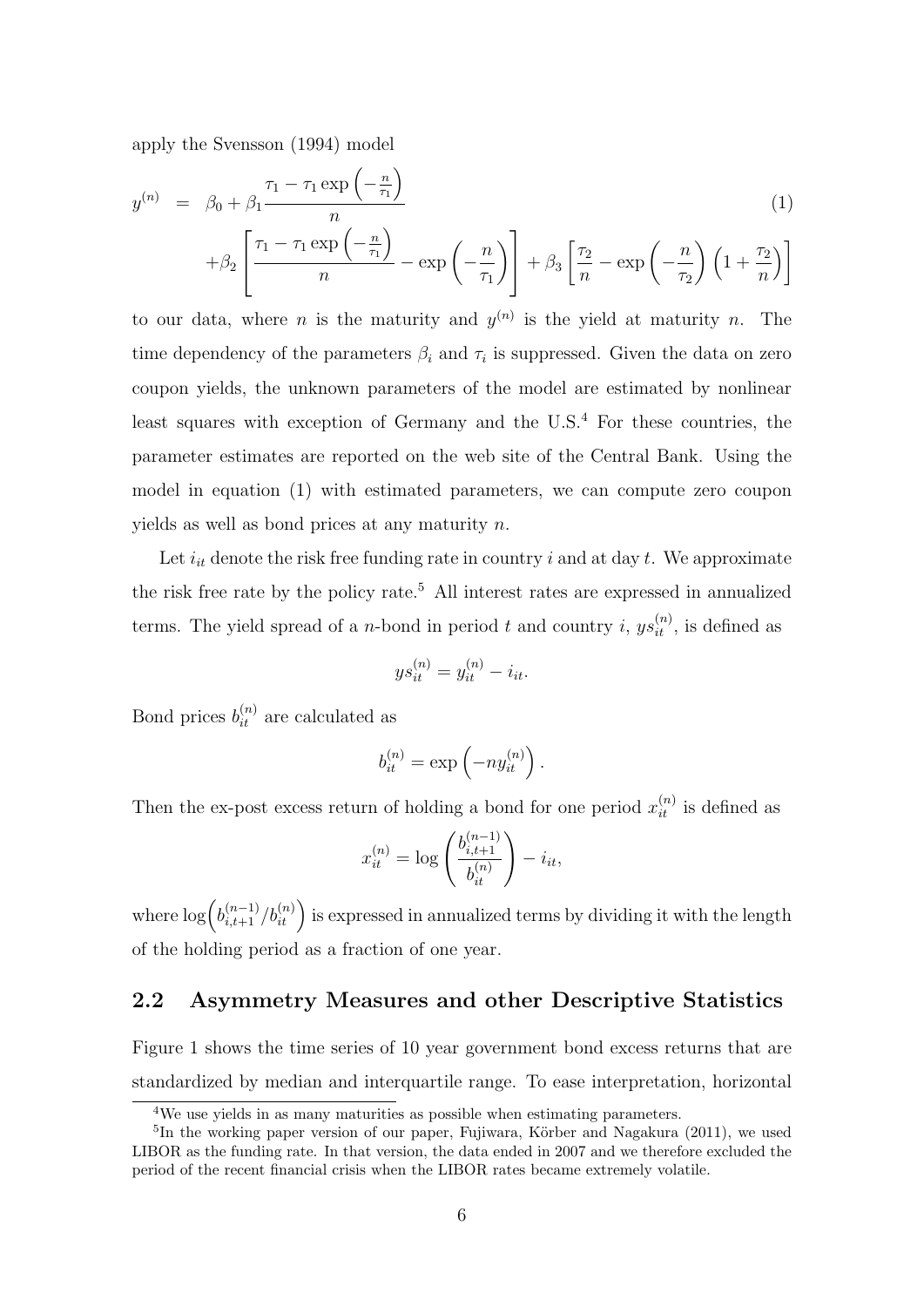lines at 3 and -3 are added. If the standardized series were normally distributed, the probability of obtaining a realization that exceeds 3 in absolute value is only approximately  $0.0005<sup>6</sup>$  There is a significant number of values that exceed 3 in absolute value. This observation suggests that the tails in the distribution of government bond excess returns are thicker than those of a normal distribution.

An alternative method to illustrate the properties of government bond excess returns are kernel density estimates. Figure 2 reports kernel density estimates of 10 year government bond returns when compared to a normal density with equal mean and standard deviation. We find that government bond excess returns have tails that are longer and thicker when compared to the normal density. The distributions itself seem to be almost symmetric although positive and negative outliers seem to make the estimated densities slightly skewed to the right or left.

Table 1 reports descriptive statistics of daily government bond excess returns. Excess returns are positive on average and increase in the maturity of the bond. Non-zero excess returns are at odds with the expectation hypothesis. The standard deviation of the excess returns tends to increase in the maturity as well, a finding that has been documented previously by Fama (1984).

We measure asymmetry in government bond excess returns by both the coefficient of skewness and the Bowley coefficient.<sup>7</sup> While the value of coefficient skewness is sensitive to outliers, the Bowley coefficient is robust against extreme observations.<sup>8</sup> We find that the coefficient of skewness is negative for almost all countries and maturities, or that there is a small probability of a large and negative excess return.

In contrast to the coefficient of skewness, the Bowley coefficient is positive. This

<sup>6</sup>For normally distributed random variables, the median and mean are identical and the interquartile range equals approximately 1.35 standard deviations. Let  $Z_t$  be a random variable standardized by mean and standard deviation, and let  $\tilde{Z}_t$  be the same random variable standardized by median and interquartile range. Then,  $P(|\tilde{Z}_t| > 3) = P(|Z_t| > 1.35 \times 3) \approx 0.00005$ .

<sup>&</sup>lt;sup>7</sup>An estimator for the Bowley coefficient is  $\hat{\zeta}_B = \frac{\hat{F}^{-1}(0.75) + \hat{F}^{-1}(0.25) - 2\hat{F}^{-1}(0.5)}{\hat{F}^{-1}(0.75) - \hat{F}^{-1}(0.25)}$ , where  $\hat{F}^{-1}(\tau) \equiv \inf \Bigl\{ x : \hat{F}(x) > \tau \Bigr\}$  is the  $\tau$ th sample quantile,  $\hat{F}(x) \equiv \sum_{t=1}^{T} I(X_t \leq x)$ ,  $x \in \mathbb{R}$  is the empirical distribution function and  $I(\cdot)$  is the indicator function that is 1 if  $X_t \leq x$  and 0 otherwise. See Kim and White (2004) for other robust asymmetry measure

<sup>8</sup>The size of the different measures cannot be directly compared because the coefficient of skewness can take values on the real line, while the Bowley coefficient is bounded.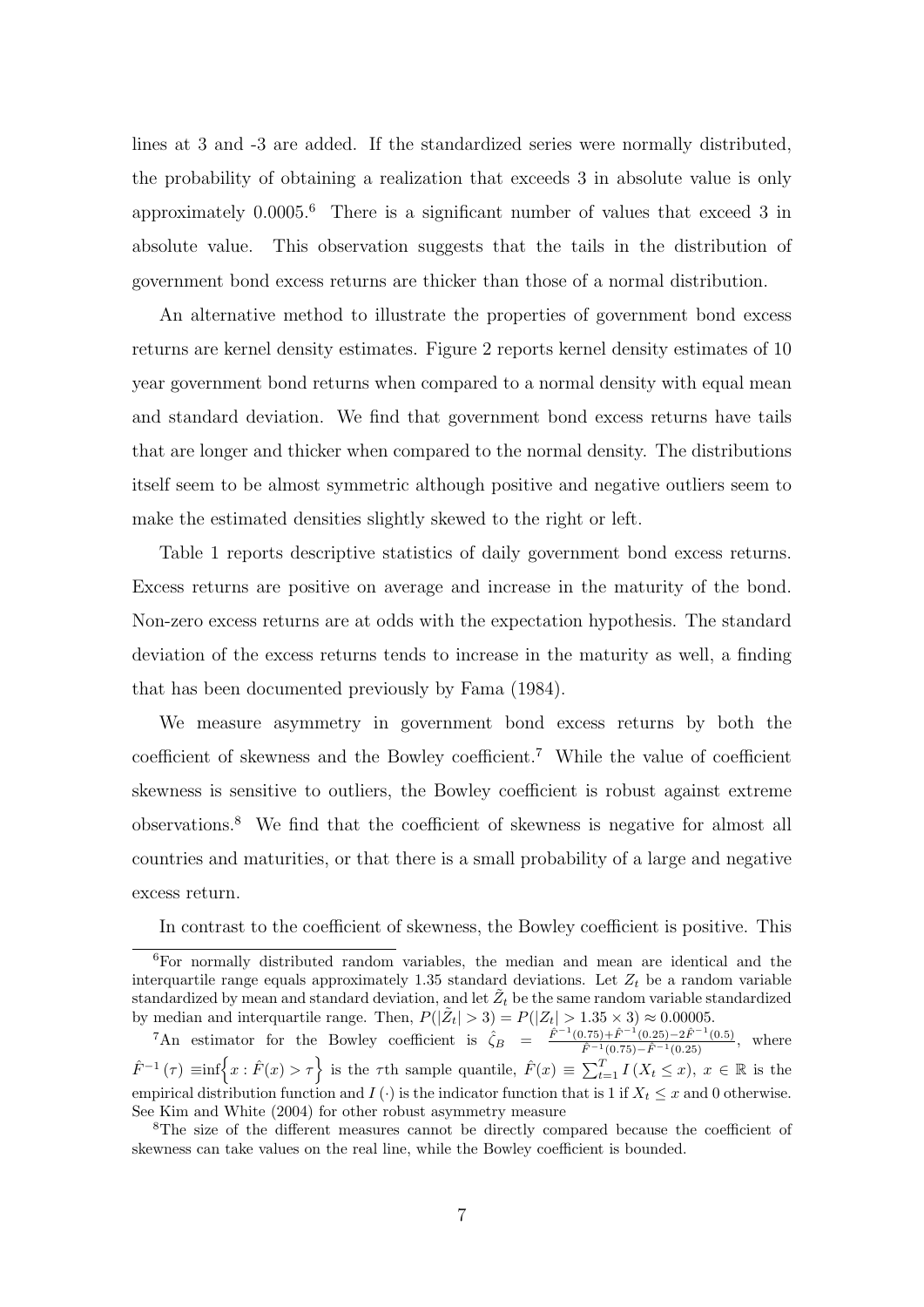observation seems to be paradoxical at first, but it can arise in situations where the right tail of the distribution is thick (mean  $\geq$  median) but the left tail is long due to a single negative outlier (von-Hippel and Paul, 2005). This dissonance implies that skewness in bond returns are mainly driven by extreme observations. Although government bonds are usually considered as risk free assets, they are subject to a tail risk in form of a sudden drop in bond prices, similar to other risky assets such as equity returns and exchange rates.

## 3 Empirical Results

In this section, we introduce the test for conditional asymmetry of Bai and Ng (2001) and apply it to our data. Then, we calculate quarterly asymmetry measures from daily non-overlapping data on government bond excess returns and investigate their properties.

#### 3.1 Conditional Asymmetry in Government Bond Returns

To investigate if there is conditional asymmetry in the distribution of daily government bond excess returns, we apply the conditional symmetry test of Bai and Ng (2001) to our data set. Assume that a time series  $\{x_t\}_{t=1}^T$  can be represented by

$$
x_t = h(\Omega_t, \beta) + \sigma(\Omega_t, \lambda)e_t,
$$
\n(2)

where  $h(\Omega_t, \beta)$  is the conditional mean,  $\sigma^2(\Omega_t, \lambda)$  is the conditional variance and  $e_t$  is a disturbance term with zero mean and unit variance that is independent of  ${x_t}_{t=1}^t$ .  $\Omega_t$  denotes the information set at time t. The time series  ${x_t}_{t=1}^T$  does not necessarily have to be stationary nor i.i.d. <sup>9</sup>

In equation (2), conditional symmetry of  $\{x_t\}_{t=1}^T$  is equivalent to symmetry of e around zero, that is,  $f(e) = f(-e)$ , where f denotes the density of e. One situation that gives rise to conditional symmetry is when a time series reacts more strongly to negative announcements when compared to positive announcements. There is

 ${}^{9}$ For our data set, we tested the i.i.d. assumption by the BDS test (Brock et al. (1996), Kanzler (1999)) and we rejected the null hypothesis that the data is i.i.d.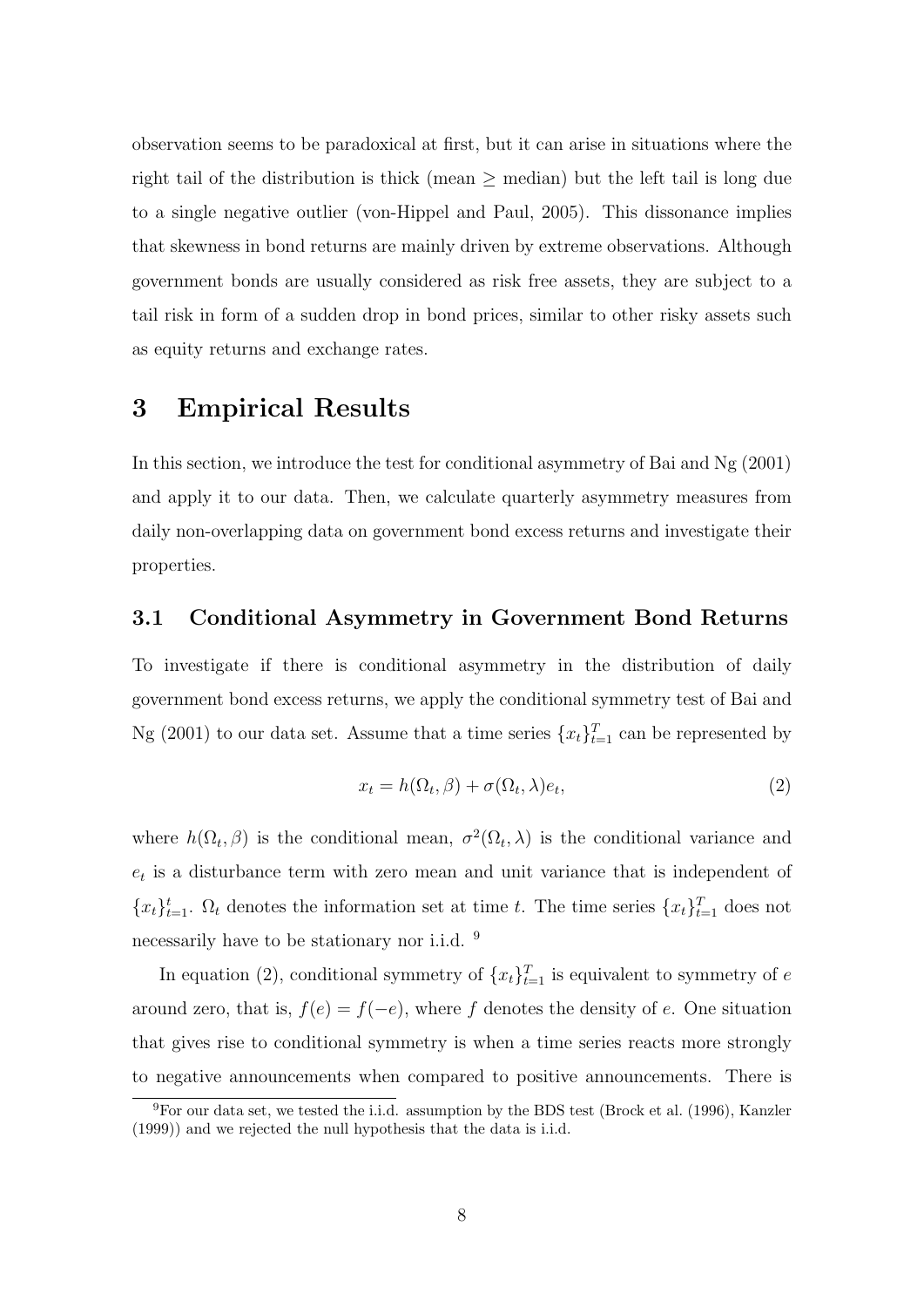empirical evidence that this is the case for government bond yields (Afonso et al., 2011, Gande and Parsley, 2005).

The idea behind the test of Bai and Ng (2001) is that if  $\{x_t\}_{t=1}^T$  is conditionally symmetric, then the difference between the empirical distribution function of  $e_t$  and that of  $-e_t$  is small or  $W_T(x) = \frac{1}{\sqrt{x}}$  $\frac{1}{T} \sum_{t=1}^{T} [I(e_t \leq x) - I(-e_t \leq x)]$  is approximately equal to zero.

However, the disturbances  $e_t$  are unobserved and must be replaced by the normalized regression residuals  $\hat{e}_t = \frac{x_t - h(\Omega_t, \hat{\beta})}{\sigma(\tilde{\Omega}_t, \hat{\lambda})}$  $\frac{-h(\Omega_t, \hat{\beta})}{\sigma(\tilde{\Omega}_t, \hat{\lambda})}$  where  $\hat{\beta}$  and  $\hat{\lambda}$  are  $\sqrt{T}$  consistent estimators for  $\beta$  and  $\lambda$ , and  $\tilde{\Omega}_t$  is the feasible information set at time t, or the information set available in practice. However, in contrast to  $W_T(x)$ , any test statistic based on  $\widehat{W}_T(x) = \frac{1}{\sqrt{x}}$  $\frac{1}{T} \sum_{t=1}^{T} [I(\hat{e}_t \leq x) - I(-\hat{e}_t \leq x)]$  is not asympotically distribution free, but depends on the time series  $\{x_t\}_{t=1}^T$ . To obtain a distribution free test, Bai and Ng (2001) use a martingale transformation method. The test statistic is defined as  $CS = \max_x |S_T(x)|$  where  $S_T(x)$  is the martingale transformation of  $\widehat{W}_T(x)$ <sup>10</sup> Under certain regularity conditions, Bai and Ng (2001) show that  $CS \to^d$  max<sub>0≤x≤1</sub>  $|B(x)|$  where  $B(x)$  is a standard Brownian motion on [0, 1].

To apply the test of Bai and Ng (2001) in practise, we need to specify a functional form for the conditional mean  $h(.)$  and the conditional variance  $\sigma^2(.)$ . For our application to government bond returns, we assume a constant conditional mean. Given the small autocorrelation in returns, we expect that this specification is empirically approximately valid. We also assume that the errors are conditionally normally distributed and that the error variance has a  $GARCH(1,1)$  representation.

Panel a) in Table 2 reports the results for the test for conditional symmetry. The critical values for that test are 1.91 at a significance level of 10%, 2.21 at 5% and 2.78 at 1% (Bai and Ng, 2001) We find that conditional asymmetry is statistically significant in 11 out of 15 cases. Asymmetry tends to be more significant in 2 year bonds when compared to longer maturities, but there is also evidence for significant conditional asymmetry in 10 year bonds for Canada, Germany and Japan.<sup>11</sup>

 $10$ We refer to Bai and Ng  $(2001)$  for details.

<sup>&</sup>lt;sup>11</sup>The results are robust to alternative specifications of the GARCH model. Test results based on a GARCH model with a time-varying conditional mean or student-t errors are reported in Tables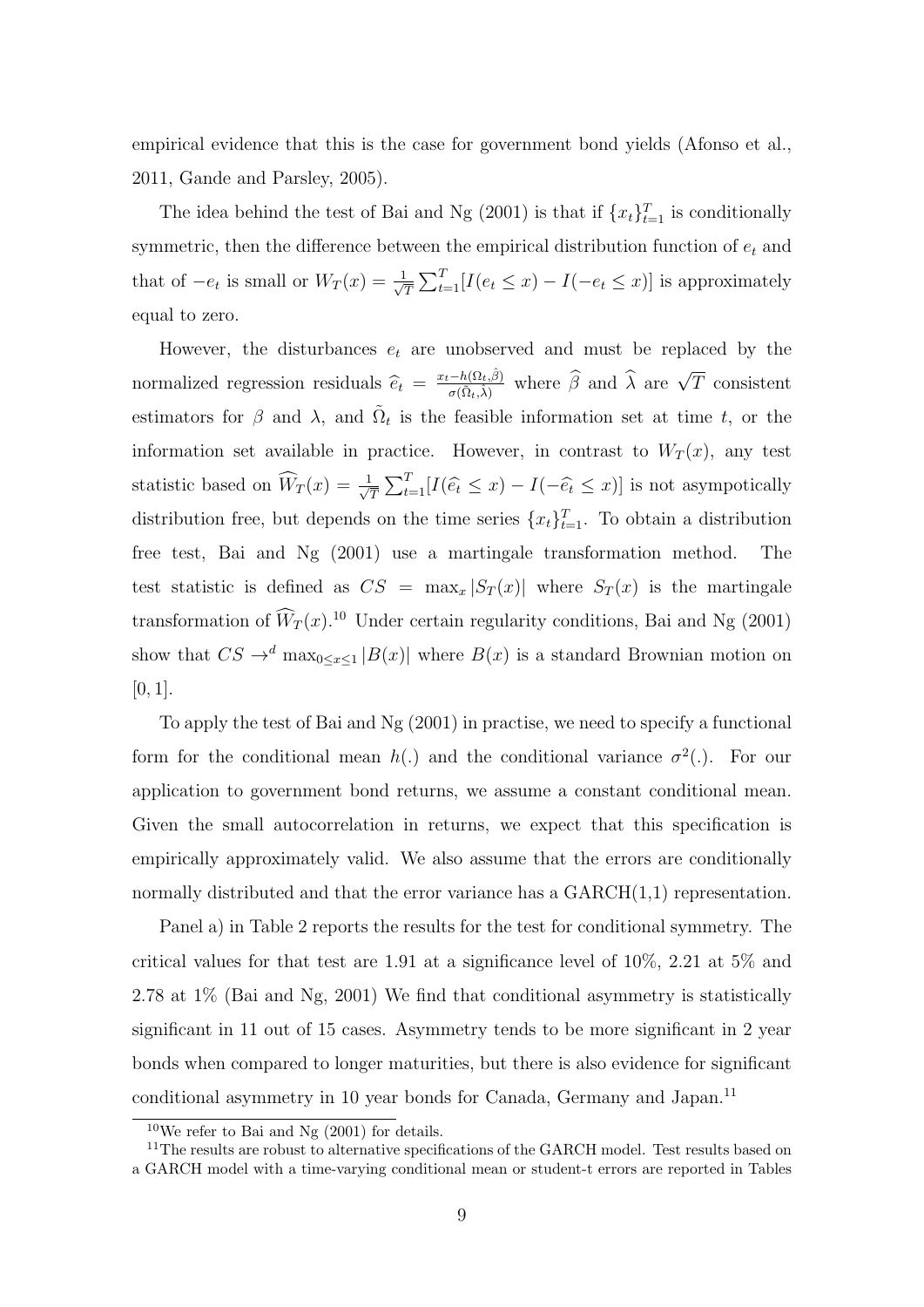Previously, evidence on conditional asymmetry in equity returns as been documented by Bai and Ng (2001) and Grigoletto and Lisi (2008). Our results suggest that conditional asymmetry is not only a characteristic of equity returns, but also of government bond returns. This finding has important implications for modelling government bond returns and for portfolio choice. Models that are popular for the analysis of government bond returns usually assume symmetrically distributed errors. In addition, asymmetry in government bond returns implies that mean and variance are not sufficient to characterize the risk in government bond returns, and has thus important implications for optimal portfolio allocation (Chunhachinda et al. (1997)).

#### 3.2 Properties of Time-varying Asymmetry

In this section, we analyze how asymmetries co-move across countries and how they are related to financial and macroeconomic variables.

#### Cross-country Co-movement of asymmetries in Government Bond Excess Returns

Figures 3 and 4 show the time series of the coefficient of skewness and the Bowley coefficient across different maturities. Casual inspection of these time series reveals that there is a significant amount of time-variation that is decreasing in the maturity of the bond. In addition, the asymmetry measures are correlated across maturities. In particular in times of crisis, the coefficient of skewness tends to co-move across countries. For example, Panel a) of Figure 5 shows that the coefficient of skewness for 10 year bonds was strongly negative in the third quarter of 2008 in Canada, UK and the U.S. before becoming positive in the first quarter of 2009. In contrast, less cross-country co-movement is observed for the Bowley coefficient as shown in Panel b) of Figure 5.

To further investigate the cross-country co-movement of the different asymmetry measures, Tables 4 to 5 report the cross-country correlation coefficients. According to the coefficient of skewness, asymmetries in government bond excess returns are A1 and A2 in the appendix.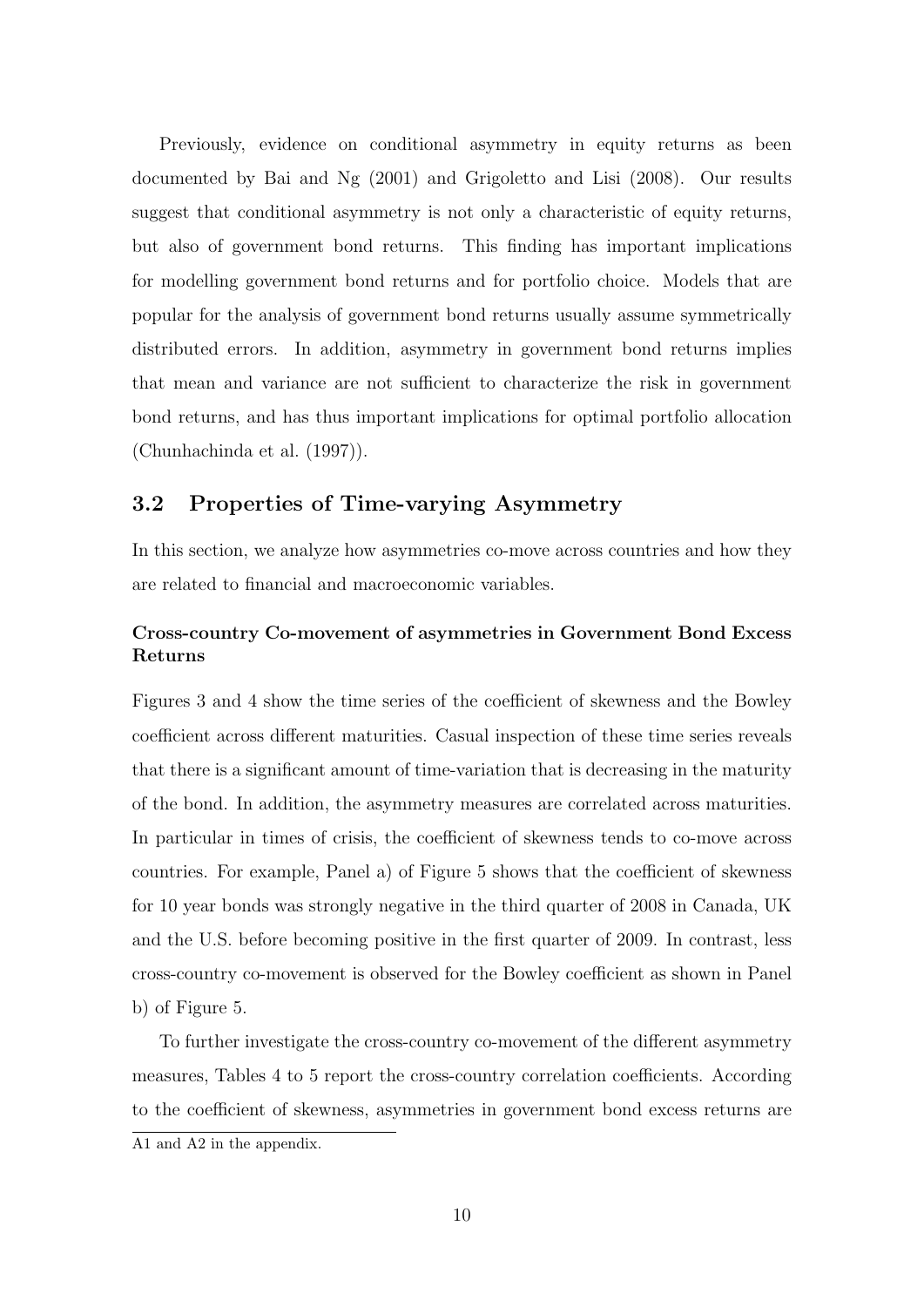positively correlated across countries and the correlation coefficient is significantly different from zero for most country pairs. These findings support the evidence of Ghysels et al. (2011) that common factors are important in explaining asymmetries in developed countries. In contrast, the sign of the Bowley coefficient is mixed in particular for short maturities and it is only significant between the U.S. on the one hand and Canada and Germany on the other. Because the Bowley coefficient is robust to extreme events while the coefficient of skewness is not, the observation that there is more co-movement according to the coefficient of skewness suggests that the cross-country correlation of asymmetries is driven by extreme events, such as the bankruptcy of Lehman brothers in the third quarter of 2008.

Another observation is that for both asymmetry measures, the correlation coefficient increases in the maturity of the bond. This implies that for longer maturities, common factors are even more important in driving asymmetries when compared to idiosyncratic factors.

#### Forecasting Asymmetry Using Macroeconomic and Financial Variables

How are these quarterly asymmetry measures for government bond excess returns related to financial variables and macroeconomic conditions? In the remainder of this section, we follow Brunnermeier et al. (2009) and assess if asymmetry can be forecasted using past data on yield spreads, government bond returns, and macroeconomic conditions. In this Section, we restrict attention to bonds with a maturity of 10 years. We estimate a panel data model of the form

$$
AS_{i,t+1} = \alpha_i + \beta FIN_{i,t} + \gamma MA_{i,t} + \delta R_t + \epsilon_{i,t}, \quad t = 1,..,T, i = 1,..,N
$$
 (3)

where  $AS_{i,t+1}$  is the coefficient of skewness in country i and quarter  $t + 1$ .  $FIN_{i,t}$ denotes financial variables such as the excess return or the yield spread.  $MA_{it}$ controls for macroeconomic variables like inflation, GDP growth, the monetary policy rate and the amount of government bonds outstanding to GDP. With exception of the amount of government bonds outstanding, all variables are taken from the International Financial Statistics that is published by the IMF. The amount of government bonds outstanding is from the International Securities Statistics of the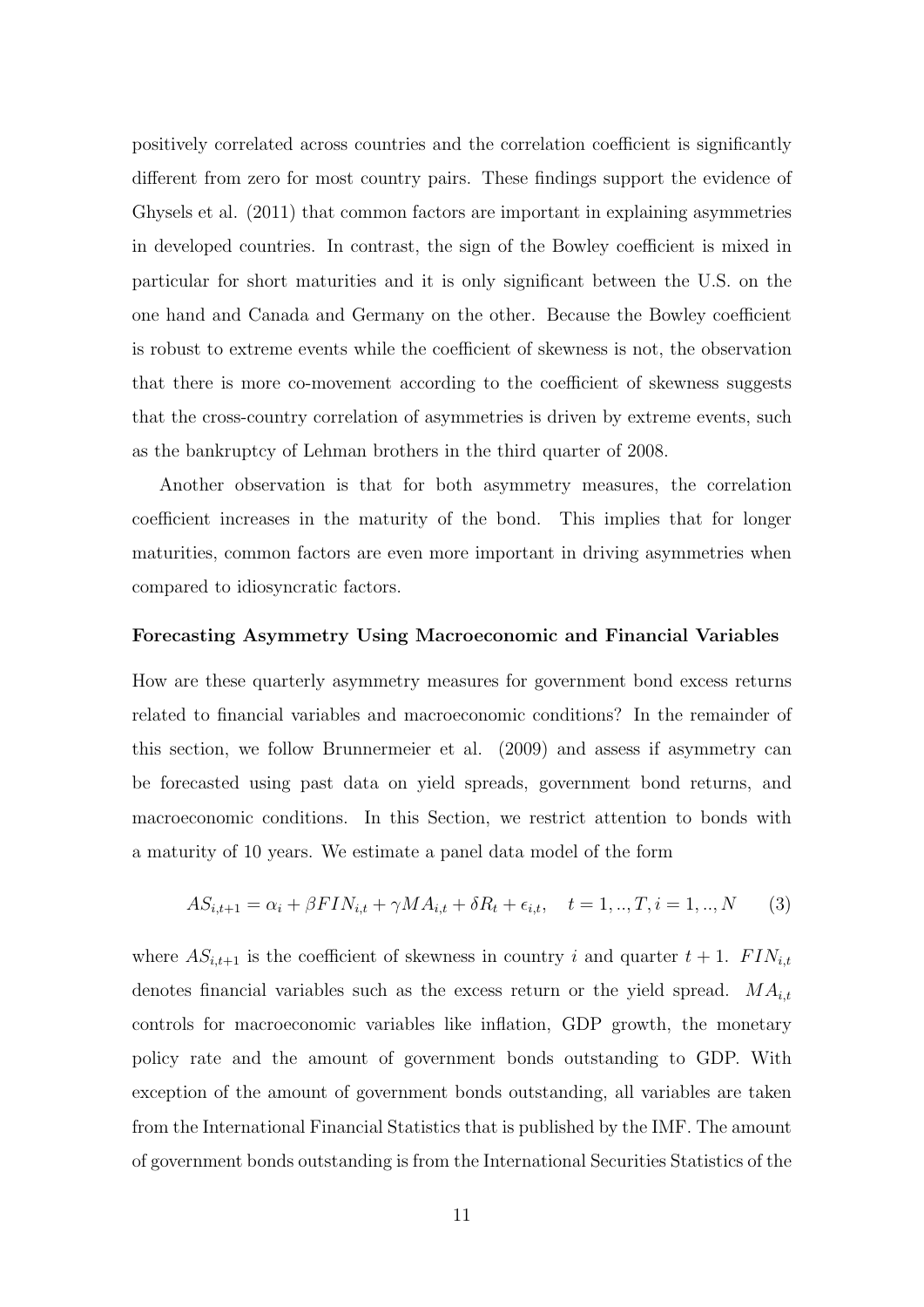Bank for International Settlements. This variable has been used previously a proxy of the total liquidity in the government bond market (D'Agostino and Ehrmann  $(2012)$ ).  $R_t$  is a common factor for global risk aversion that is approximated by the spread between an US corporate and a US government bond. This variable is often used in studies of government bond spreads (Attinasi et al. (2010)) and is obtained from the ECB database.  $\alpha_i$  are country fixed effects that can be correlated with the regressors in an arbitrary way. The error terms are assumed to be strongly exogenous with respect to the fixed effects  $\alpha_i$  and the regressors  $FIN_{i,t}$ ,  $MA_{i,t}$  and  $R_t$ . We estimate the model in (3) by the fixed effects estimator.

Table 6 reports the estimation results for 10 year bonds. When predicting the coefficient of skewness using macroeconomic and financial variables, we find that market liquidity at the end of the previous quarter is positively related to the coefficient of skewness. This finding suggests that a negative coefficient of skewness or small risk of a very negative return is more likely in less liquid markets. The other macroceconomic variables in contrast, are not statistically significant.

Second, the yield spread is not a significant predictor of skewness. The yield spread can be interpreted as an expected excess return when the yield curve does not shift, or the bond price does not change. Therefore, this finding implies that expected returns are not related to skewness in yield carry trades. This result is in contrast to Brunnermeier, et al. (2008). They find that there is negative skewness in the exchange rate conditional on a positive interest rate differential. Interest rate differentials can be considered as expected excess returns from carry trades when the exchange rate does not change. Positive interest rate differentials are considered as a compensation for the risk of an abrupt appreciation of low interest rate currencies, or crash risk in their terminology. The counterpart of the interest rate differential in the context of yield carry trades is the yield spread, which is defined as the difference between bond yield and funding rate. Although returns from investments in both government bonds and exchange rates are skewed, the nature of yield carry trades seems to differ from carry trades.

Third, a positive realized excess return is associated with a negative coefficient of skewness, or a small probability of a large and negative return in the future. Negative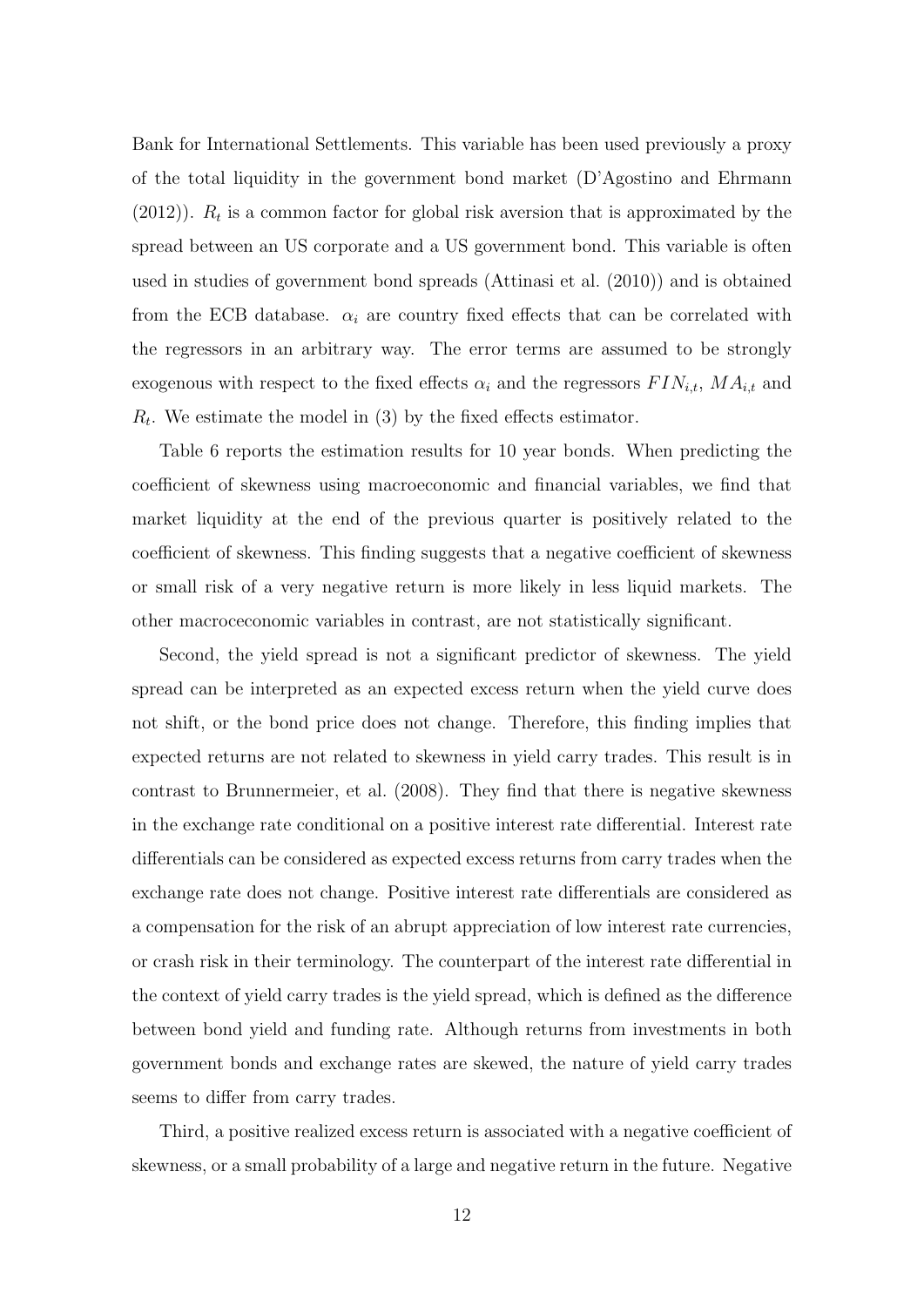skewness conditional on a positive realized excess return has been documented previously by Brunnermeier et al. (2009) in the context of carry trades. To interpret this finding, they show that "currency gains lead to larger speculator positions and larger future crash risk"(p. 329). However, since we do not have quarterly data on positions in government bonds, we have not tested if the same explanation is valid for government bonds.

## 4 Conclusion

In this paper, we investigated asymmetries in the distribution of government bond excess returns in developed countries. We find that there is conditional asymmetry in government bond excess returns especially if maturities are short. This finding has important implications for models that are widely used in the analysis of government bond markets, since such models usually assume symmetrically distributed errors. The evidence presented in this paper questions this assumption and calls for further research that is consistent with the evidence for asymmetry in government bond excess returns. Second, we show that liquidity in government bond markets predicts the coefficient of skewness with a positive sign, meaning that the probability of a large and negative excess return is more likely in a less liquid market. In addition, we document a negative relationship between the past excess return and the coefficient of skewness.

The analysis so far is restricted to investments in domestic government bonds. As shown by Andritzky (2012), a considerable amount of government debt is owned by non-residents. Therefore, an interesting question is to analyze the characteristics of international government bond returns. These returns are related to both domestic government bond returns and exchange rates. This question is left for future research.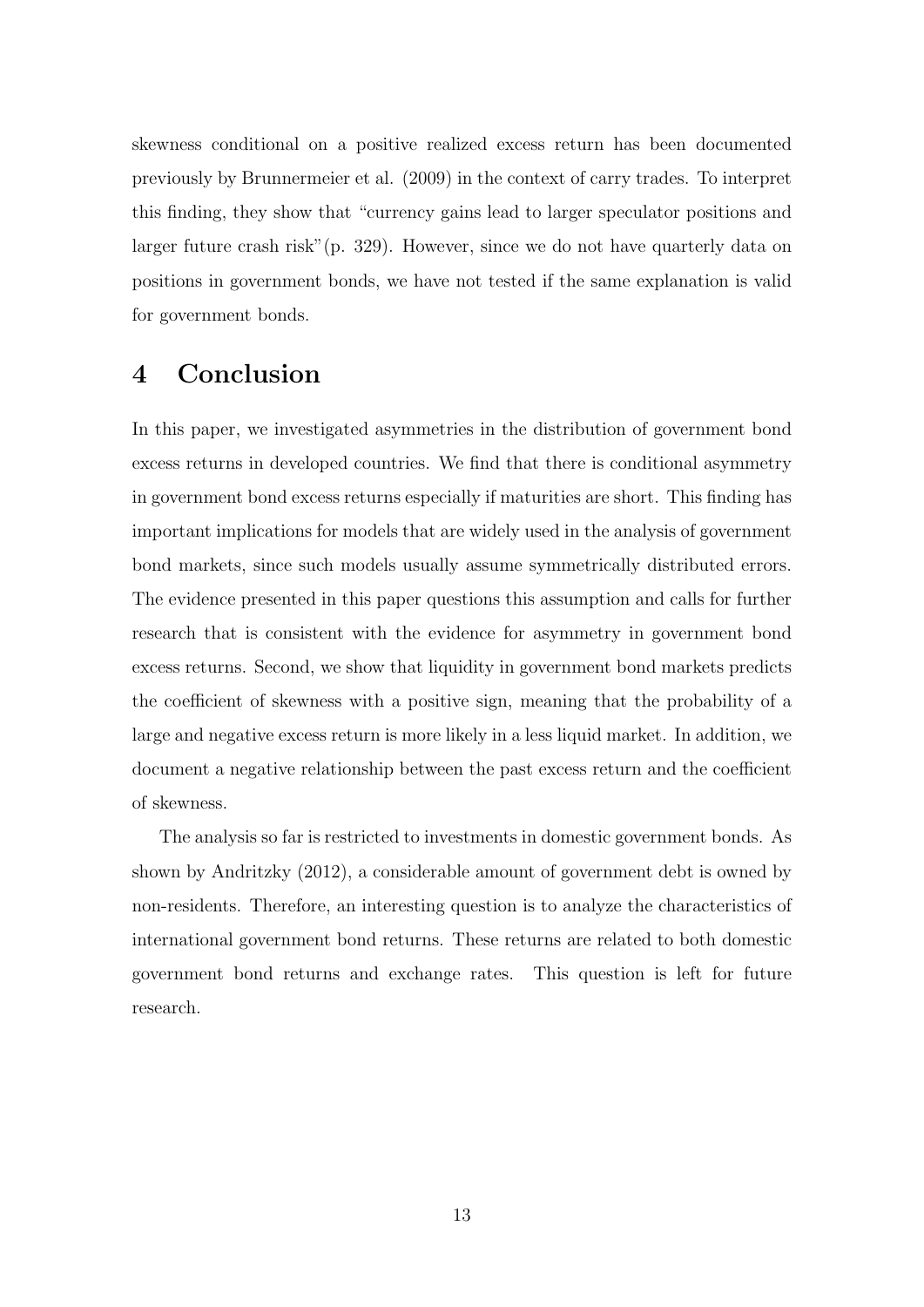Table 1: Descriptive statistics for daily government bond excess returns

|                         | <b>CN</b>           | <b>GER</b>         | JP       | UK       | <b>US</b> |
|-------------------------|---------------------|--------------------|----------|----------|-----------|
| Mean                    | 0.010               | 0.010              | 0.002    | 0.013    | 0.012     |
| Median                  | 0.008               | 0.009              | 0.001    | 0.012    | 0.007     |
| Standard deviation      | 0.086               | 0.089              | 0.034    | 0.081    | 0.107     |
| Bowley coefficient      | 0.072               | 0.037              | 0.122    | 0.056    | 0.117     |
| Coefficient of skewness | $-0.388$            | $-0.069$           | $-0.104$ | $-0.058$ | $-0.106$  |
| Kurtosis                | 7.041               | 7.044              | 16.653   | 6.495    | 6.846     |
|                         |                     | $(b)$ 5 year bonds |          |          |           |
|                         |                     |                    |          |          |           |
|                         | <b>CN</b>           | <b>GER</b>         | JP       | UK       | <b>US</b> |
| Mean                    | 0.014               | 0.016              | 0.006    | 0.017    | 0.018     |
| Median                  | 0.011               | 0.013              | 0.006    | 0.016    | 0.014     |
| Standard deviation      | 0.211               | 0.235              | 0.136    | 0.218    | 0.297     |
| Bowley coefficient      | 0.080               | 0.061              | 0.006    | 0.036    | 0.075     |
| Coefficient of skewness | $-0.320$            | $-0.073$           | $-0.456$ | $-0.019$ | $-0.091$  |
| Kurtosis                | 6.202               | 5.393              | 9.514    | 6.019    | 5.906     |
|                         | $(c)$ 10 year bonds |                    |          |          |           |
|                         | CN                  | <b>GER</b>         | JP       | UK       | <b>US</b> |
| Mean                    | 0.019               | 0.023              | 0.012    | 0.020    | 0.025     |
| Median                  | 0.013               | 0.019              | 0.010    | 0.017    | 0.030     |
| Standard deviation      | 0.409               | 0.446              | 0.302    | 0.438    | 0.580     |
| Bowley coefficient      | 0.065               | 0.048              | 0.060    | 0.028    | 0.029     |
| Coefficient of skewness | $-0.203$            | $-0.315$           | $-0.711$ | 0.046    | $-0.042$  |
| Kurtosis                | 7.896               | 7.605              | 11.555   | 8.181    | 6.403     |

(a) 2 year bonds

Table 2: Testing conditional asymmetry in daily government bond excess returns

|              | CN         | <b>GER</b> | ΙP         | UK        | US         |
|--------------|------------|------------|------------|-----------|------------|
| 2 year bond  | $3.137***$ | $2.007*$   | $4.202***$ | $2.217**$ | $4.081***$ |
| 5 year bond  | 2.889***   | $2.012*$   | 1.478      | 1.199     | $2.448**$  |
| 10 year bond | $2.596**$  | $2.020*$   | $2.635**$  | 0.822     | 1.340      |

Notes: Critical values are 1.91 (10%), 2.21 (5%) and 2.78 (1%). Significance at 10%, 5% and 1% is indicated with <sup>∗</sup> , ∗∗ and ∗∗∗, respectively. Number of observations are 3566, 3658, 3540, 3642, 3602 for CN, GER, JP, UK and U.S.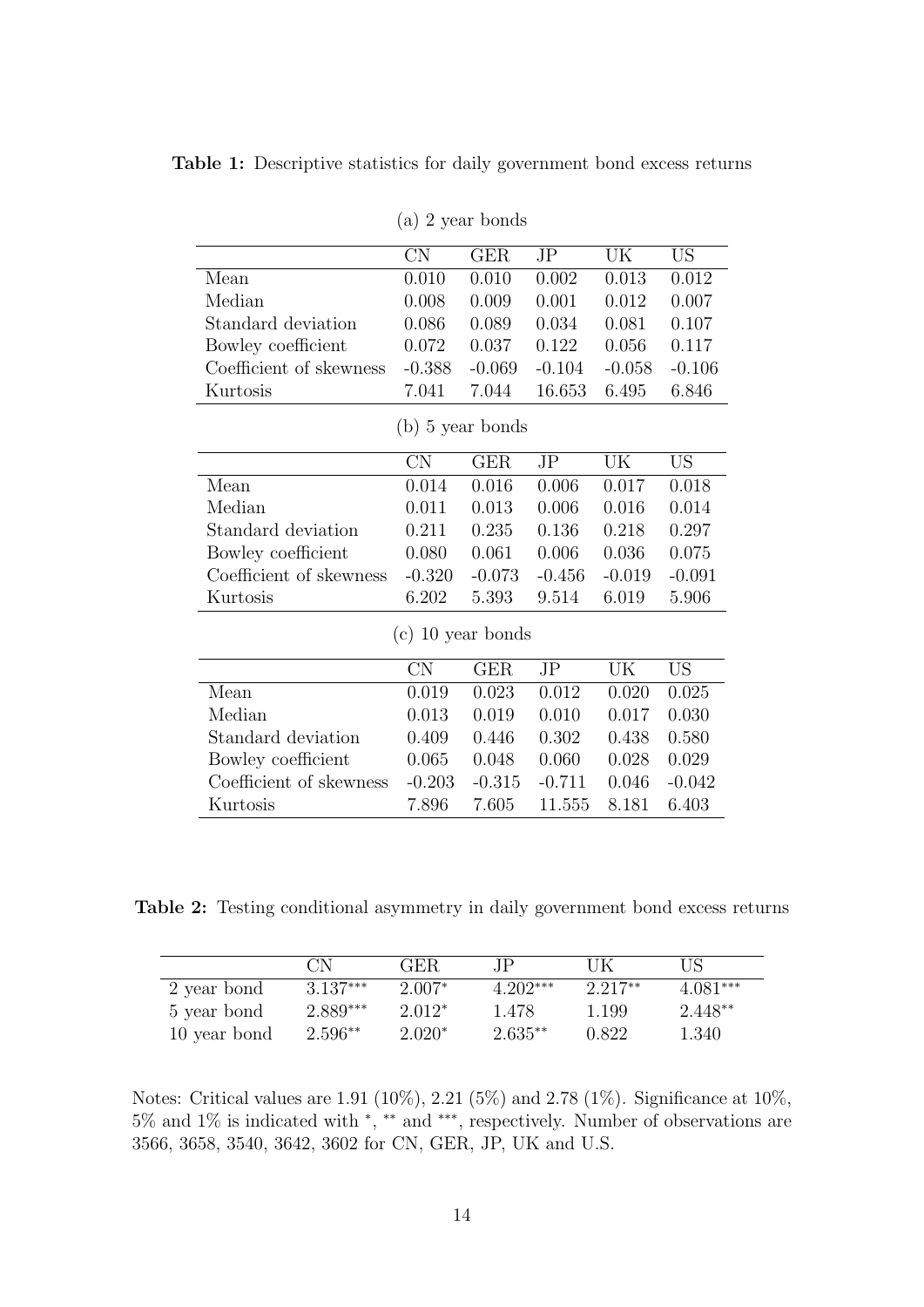Table 3: Cross-country correlations in quarterly asymmetry measures for 2 year government bond excess returns

|                 | CN       | <b>GER</b>    | JP    | - UK                                | <b>IIS</b> |
|-----------------|----------|---------------|-------|-------------------------------------|------------|
| CN.             | 1.000    | 0.217         |       | $0.040 \quad 0.454^* \quad 0.587^*$ |            |
| <b>GER</b>      |          | $0.217$ 1.000 |       | $0.227$ $0.291*$ $0.331*$           |            |
| JP              | 0.040    | 0.227         | 1.000 | 0.050                               | -0.165     |
| UK              | $0.454*$ | $0.291*$      | 0.050 | 1.000                               | $0.370*$   |
| US <sup>-</sup> | $0.587*$ | $0.331*$      |       | $0.165$ $0.370*$                    | 1.000      |
|                 |          |               |       |                                     |            |

a) Coefficient of skewness

| b) Bowley coefficient |          |            |          |          |          |  |  |
|-----------------------|----------|------------|----------|----------|----------|--|--|
|                       | CN       | <b>GER</b> | .JP      | UK       | US       |  |  |
| CN                    | 1.000    | 0.054      | 0.125    | 0.045    | $0.334*$ |  |  |
| <b>GER</b>            | 0.054    | 1.000      | $-0.095$ | $-0.049$ | $-0.082$ |  |  |
| JP.                   | 0.125    | $-0.095$   | 1.000    | 0.015    | 0.078    |  |  |
| UK                    | 0.045    | $-0.049$   | 0.015    | 1.000    | 0.142    |  |  |
| <b>US</b>             | $0.334*$ | $-0.082$   | 0.078    | 0.142    | 1.000    |  |  |
|                       |          |            |          |          |          |  |  |

Notes: <sup>∗</sup> denotes significance at 5%.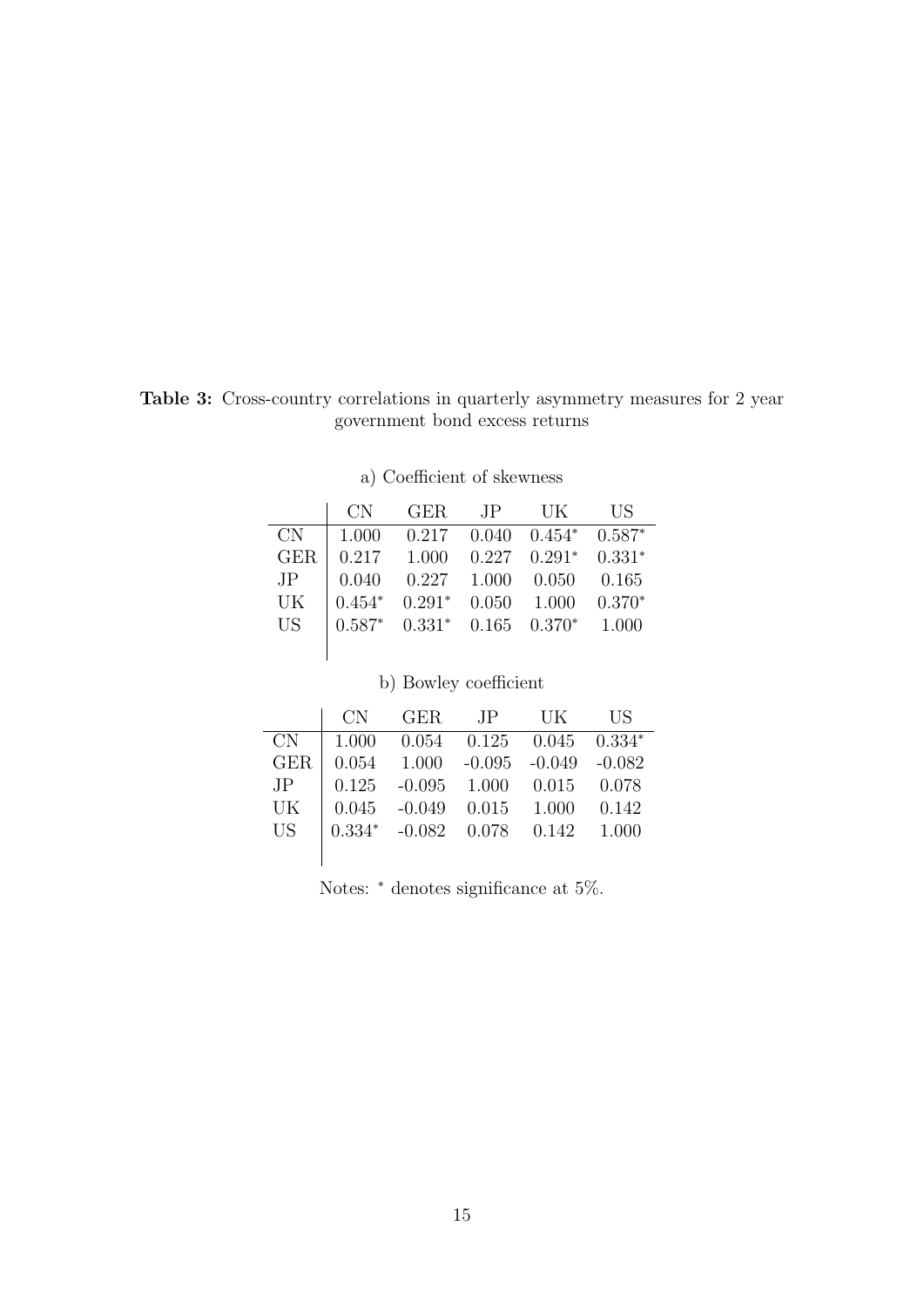Table 4: Cross-country correlations in quarterly asymmetry measures for 5 year government bond excess returns

|            | CN.      | GER.                        | $\overline{J}P$  | – UK                          | <b>IIS</b> |
|------------|----------|-----------------------------|------------------|-------------------------------|------------|
| CN         | 1.000    | 0.061                       |                  | $0.262^*$ $0.414^*$ $0.727^*$ |            |
| <b>GER</b> | 0.061    | 1.000                       | $0.472*$         | $0.469*$                      | 0.156      |
| JP         | $0.262*$ | $0.472*$ 1.000              |                  | $0.367*$                      | $0.355*$   |
| UK         | $0.414*$ | $0.469^*$ $0.367^*$ $1.000$ |                  |                               | 0.442      |
| <b>US</b>  | $0.727*$ |                             | $0.156$ $0.355*$ | $0.442*$                      | 1.000      |
|            |          |                             |                  |                               |            |

| a) Coefficient of skewness |  |
|----------------------------|--|
|                            |  |

| b) Bowley coefficient |          |          |          |          |          |  |  |
|-----------------------|----------|----------|----------|----------|----------|--|--|
|                       | CN       | GER      | .IP      | UK       | US       |  |  |
| CN                    | 1.000    | 0.121    | 0.090    | 0.220    | $0.358*$ |  |  |
| <b>GER</b>            | 0.121    | 1.000    | 0.041    | $-0.053$ | 0.244    |  |  |
| JP.                   | 0.090    | 0.041    | 1.000    | $-0.043$ | $-0.122$ |  |  |
| UK                    | 0.220    | $-0.053$ | $-0.043$ | 1.000    | 0.180    |  |  |
| US <sup>-</sup>       | $0.358*$ | 0.244    | $-0.122$ | 0.180    | 1.000    |  |  |
|                       |          |          |          |          |          |  |  |

Notes: <sup>∗</sup> denotes significance at 5%.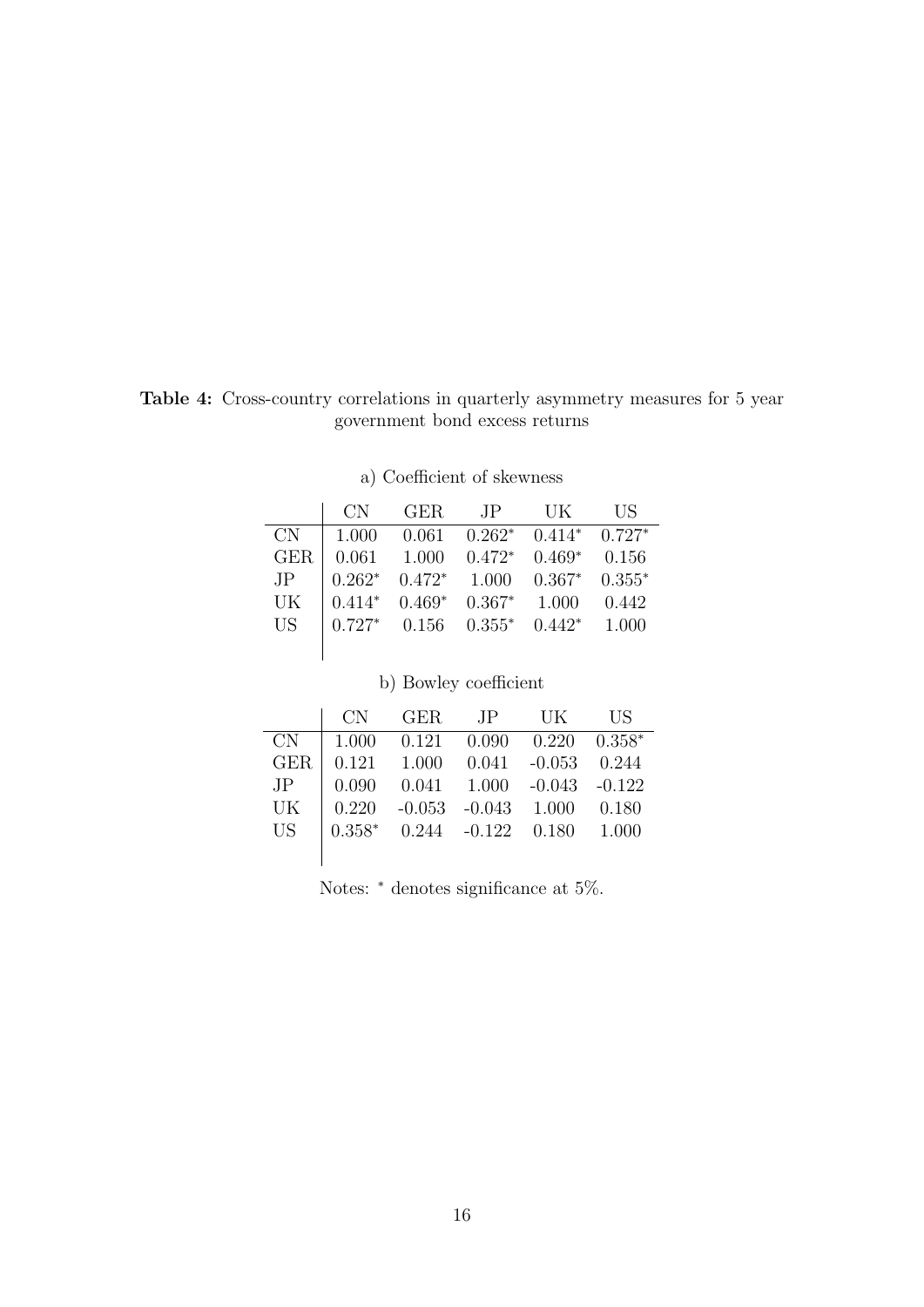Table 5: Cross-country correlations in quarterly asymmetry measures for 10 year government bond excess returns

|            | CN       | GER.     | $\overline{J}P$ | UK.      | <b>IIS</b> |
|------------|----------|----------|-----------------|----------|------------|
| CN         | 1.000    | 0.199    | 0.253           | $0.515*$ | $0.710*$   |
| <b>GER</b> | 0.199    | 1.000    | $0.460*$        | $0.543*$ | $0.265*$   |
| JP         | 0.253    | $0.460*$ | 1.000           | $0.279*$ | 0.226      |
| UK         | $0.515*$ | $0.543*$ | $0.279*$        | 1.000    | $0.555*$   |
| <b>US</b>  | $0.710*$ | $0.265*$ | 0.226           | $0.555*$ | 1.000      |
|            |          |          |                 |          |            |

| a) Coefficient of skewness |  |
|----------------------------|--|

|            | b) Bowley coefficient |          |       |       |          |  |  |  |
|------------|-----------------------|----------|-------|-------|----------|--|--|--|
|            | CN                    | GER.     | .JP   | UК    | US       |  |  |  |
| CN         | 1.000                 | 0.253    | 0.182 | 0.035 | $0.516*$ |  |  |  |
| <b>GER</b> | 0.253                 | 1.000    | 0.130 | 0.161 | $0.277*$ |  |  |  |
| JP         | 0.182                 | 0.130    | 1.000 | 0.145 | 0.096    |  |  |  |
| UK         | 0.035                 | 0.161    | 0.145 | 1.000 | 0.041    |  |  |  |
| <b>US</b>  | $0.516*$              | $0.277*$ | 0.096 | 0.041 | 1.000    |  |  |  |
|            |                       |          |       |       |          |  |  |  |

Notes: <sup>∗</sup> denotes significance at 5%.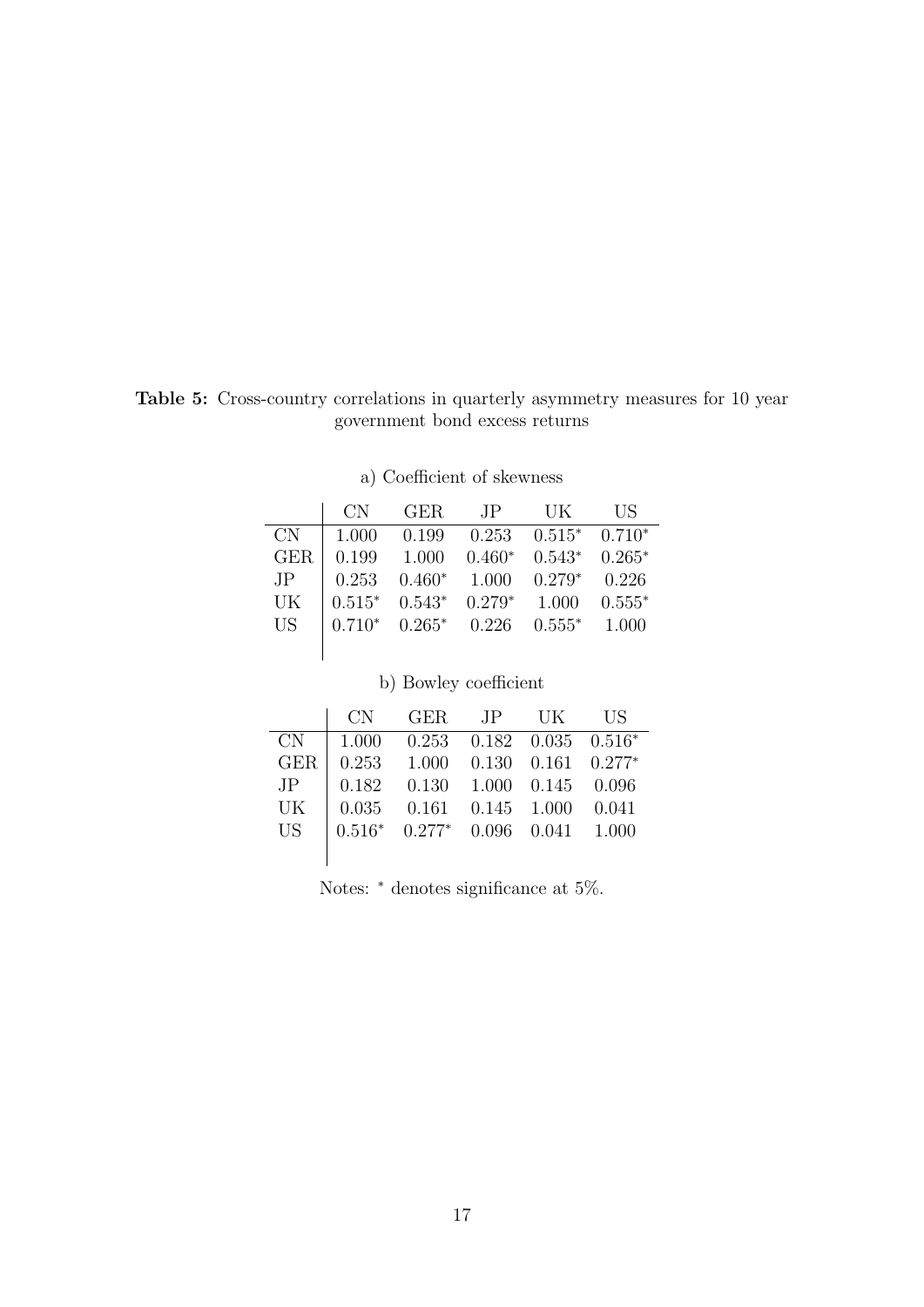| VARIABLES            | $Skew_{t+1}$             | $Skew_{t+1}$            | $Skew_{t+1}$ | $Skew_{t+1}$ | $Skew_{t+1}$ |
|----------------------|--------------------------|-------------------------|--------------|--------------|--------------|
|                      |                          |                         |              |              |              |
| Yield spread         | $-0.012$                 | 0.038                   |              |              | 0.052        |
|                      | (0.044)                  | (0.062)                 |              |              | (0.062)      |
| Market liquidity/GDP |                          | $0.006*$                |              | $0.006*$     | $0.006*$     |
|                      |                          | (0.003)                 |              | (0.003)      | (0.003)      |
| GDP growth           |                          | 0.019                   |              | 0.022        | 0.021        |
|                      |                          | (0.023)                 |              | (0.023)      | (0.023)      |
| Inflation            |                          | $-0.001$                |              | $-0.001$     | 0.000        |
|                      |                          | (0.039)                 |              | (0.040)      | (0.040)      |
| Policy rate          |                          | $-0.022$                |              | $-0.004$     | $-0.020$     |
|                      |                          | (0.032)                 |              | (0.024)      | (0.031)      |
| Risk aversion        |                          | 0.000                   |              | 0.000        | 0.000        |
|                      |                          | (0.000)                 |              | (0.001)      | (0.001)      |
| Excess return        |                          |                         | $-1.405$     | $-1.684*$    | $-1.716*$    |
|                      |                          |                         | (0.899)      | (0.963)      | (0.966)      |
| Constant             | $-0.051$                 | $-0.523*$               | $-0.072**$   | $-0.407**$   | $-0.582*$    |
|                      | (0.171)                  | (0.299)                 | (0.035)      | (0.191)      | (0.298)      |
|                      |                          |                         |              |              |              |
| Observations         | 285                      | 280                     | 285          | 280          | 280          |
| R-squared            | 0.000                    | 0.024                   | 0.016        | 0.043        | 0.045        |
|                      |                          |                         |              |              |              |
|                      | $\overline{**}$ p < 0.01 | ** $p<0.05$ , * $p<0.1$ |              |              |              |

Table 6: Predicting the coefficient of skewness using macroeconomic and financial variables

 $p<0.01$ , \*\*  $p<0.05$ , \*  $p<0$ 

Notes: All regressions include country fixed effects. Robust standard errors are reported in in parenthesis. Frequency is quarterly. Dependent variable is the coefficient of skewness calculated from daily excess returns to 10 year government bond returns.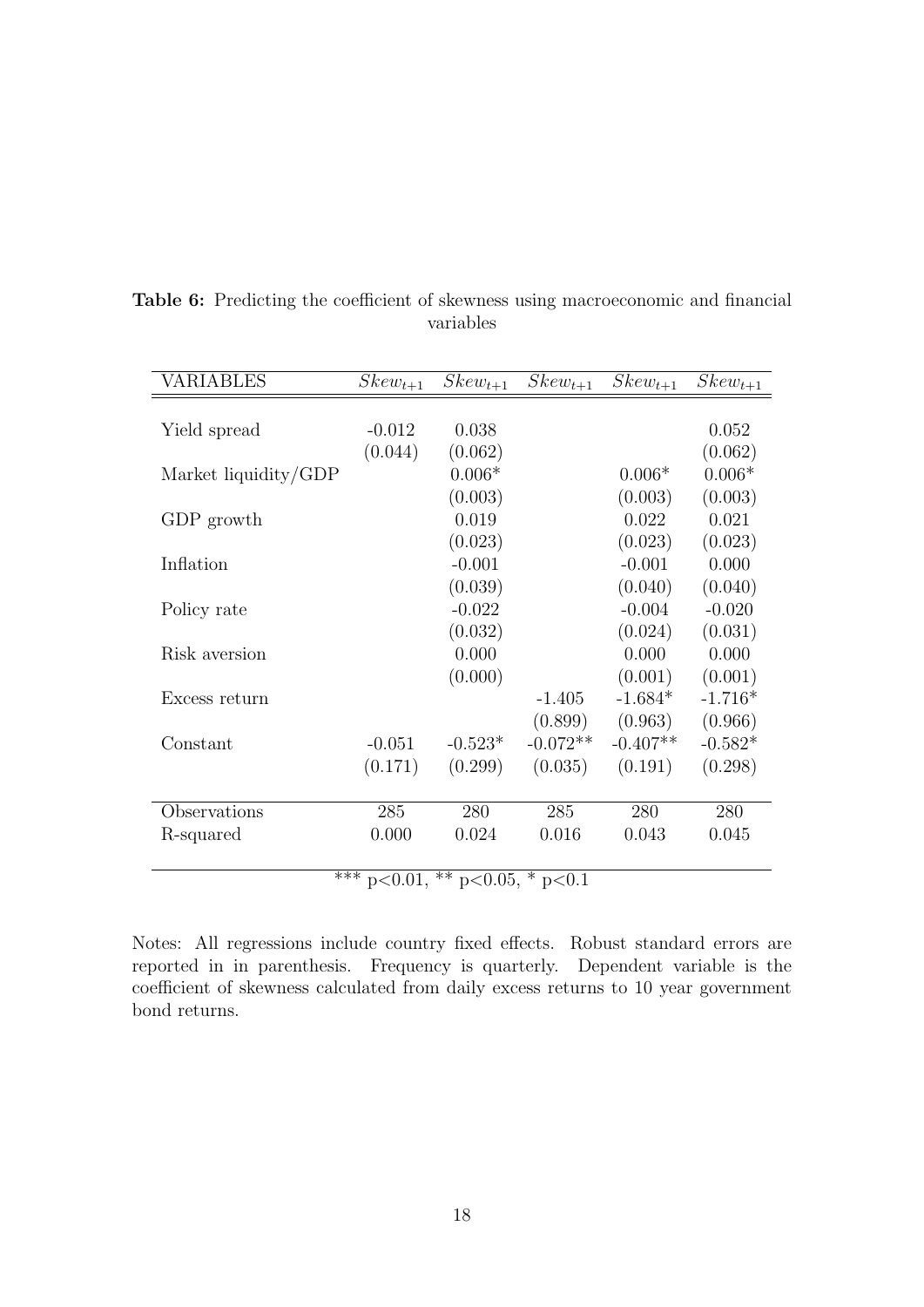

Figure 1: Daily 10 year government bond excess returns

Note: Excess returns are standardized by median and interquartile range. A horizontal line at 3 and -3 is added.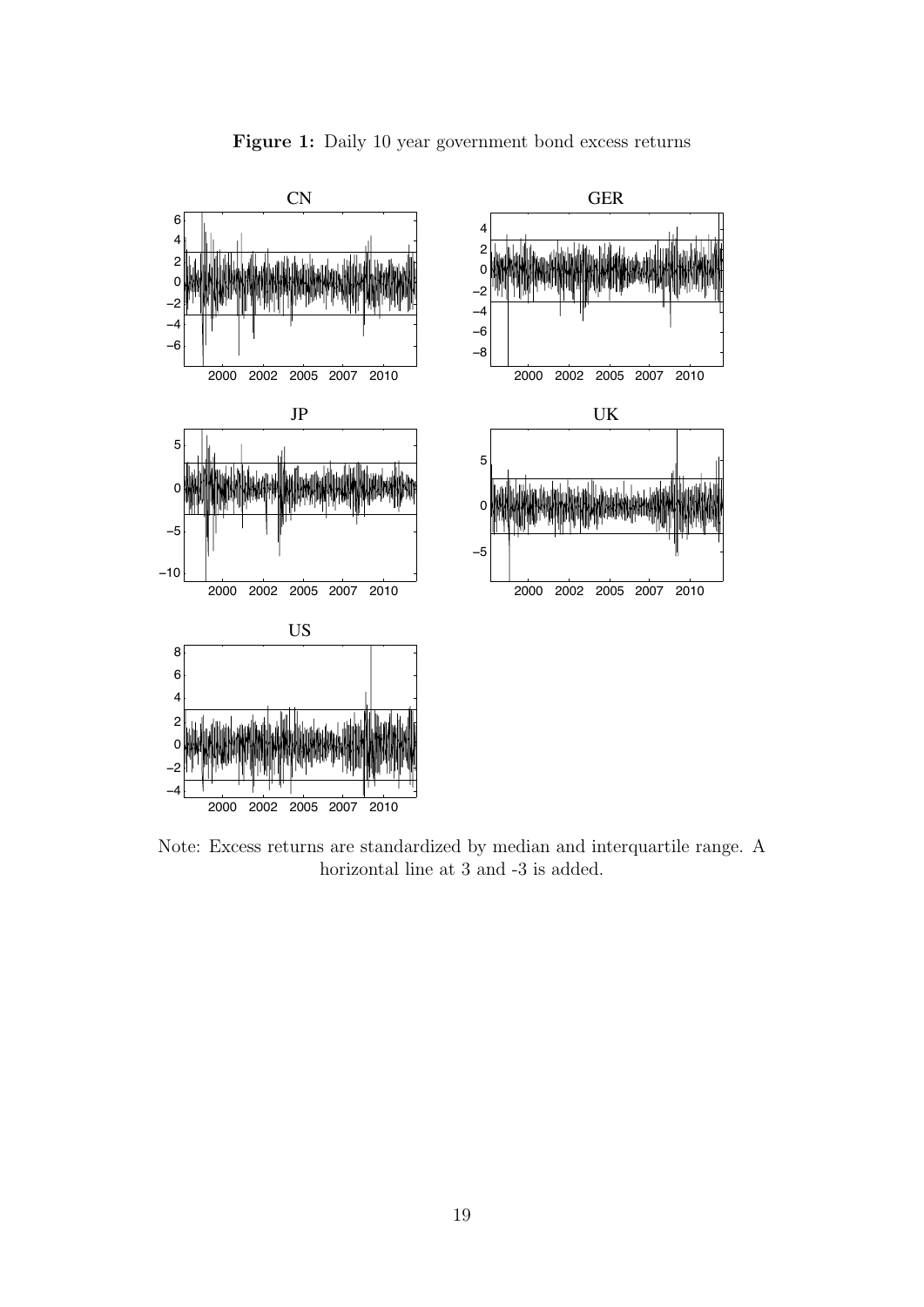

Figure 2: Kernel density estimates of daily 10 year government bond excess returns

Note: A normal density with equal standard deviation and mean is superimposed in a dashed line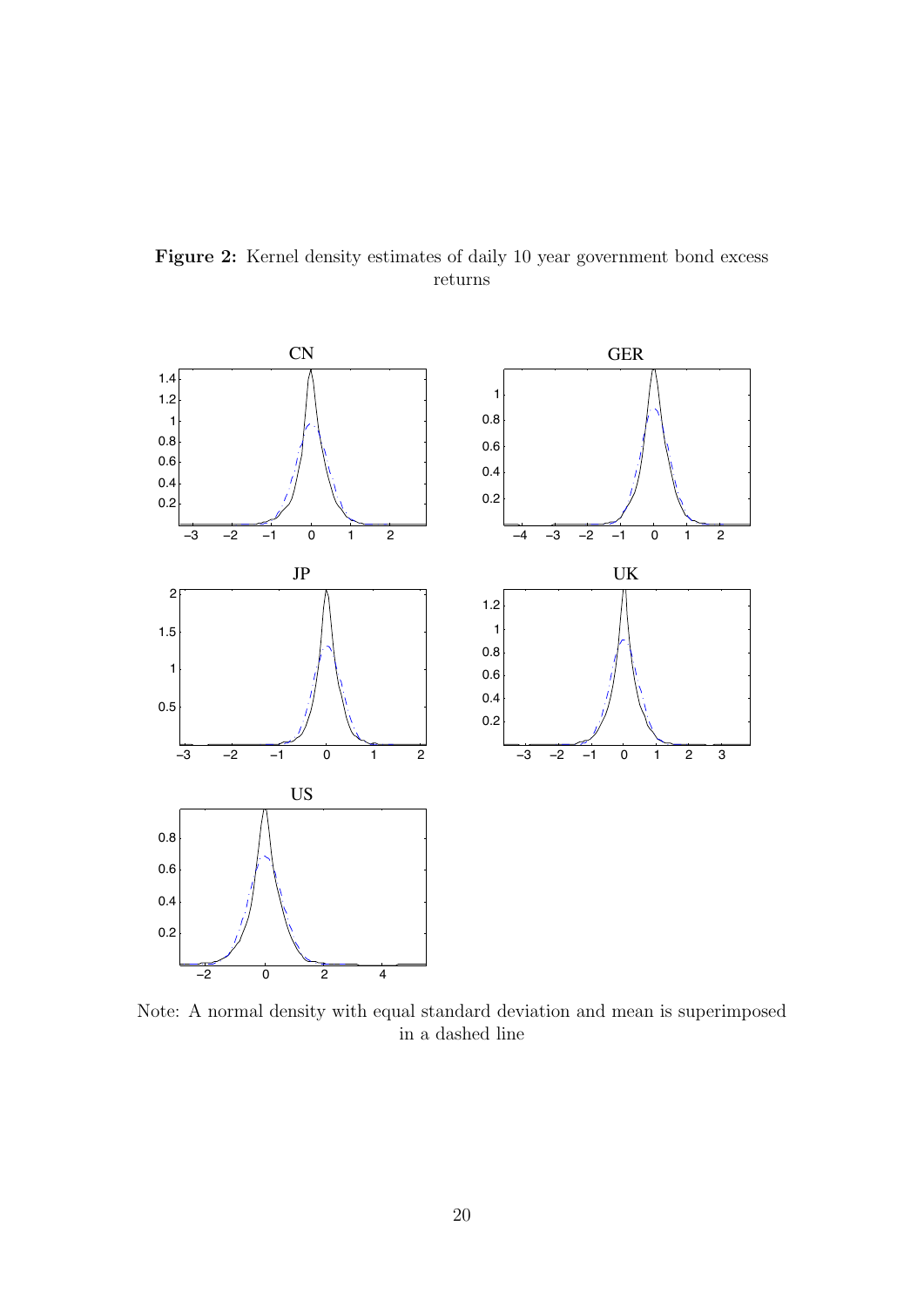

Figure 3: Quarterly coefficients of skewness of government bond excess returns

Note: 10 year bonds are shown as a solid black line, 5 year bonds as a dotted blue line and 2 year bonds as a dashed red line.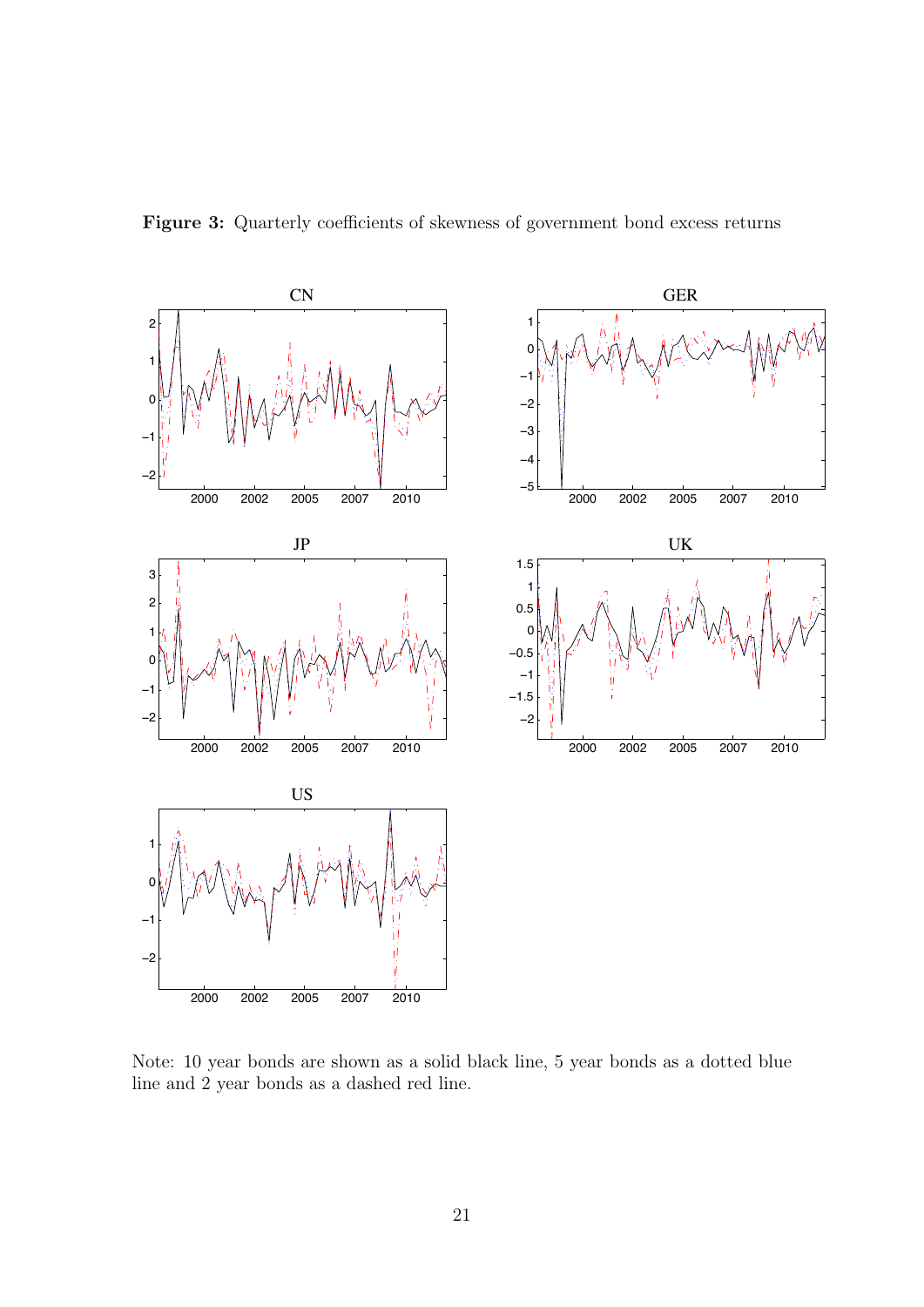



Note: 10 year bonds are shown as a solid black line, 5 year bonds as a dotted blue line and 2 year bonds as a dashed red line.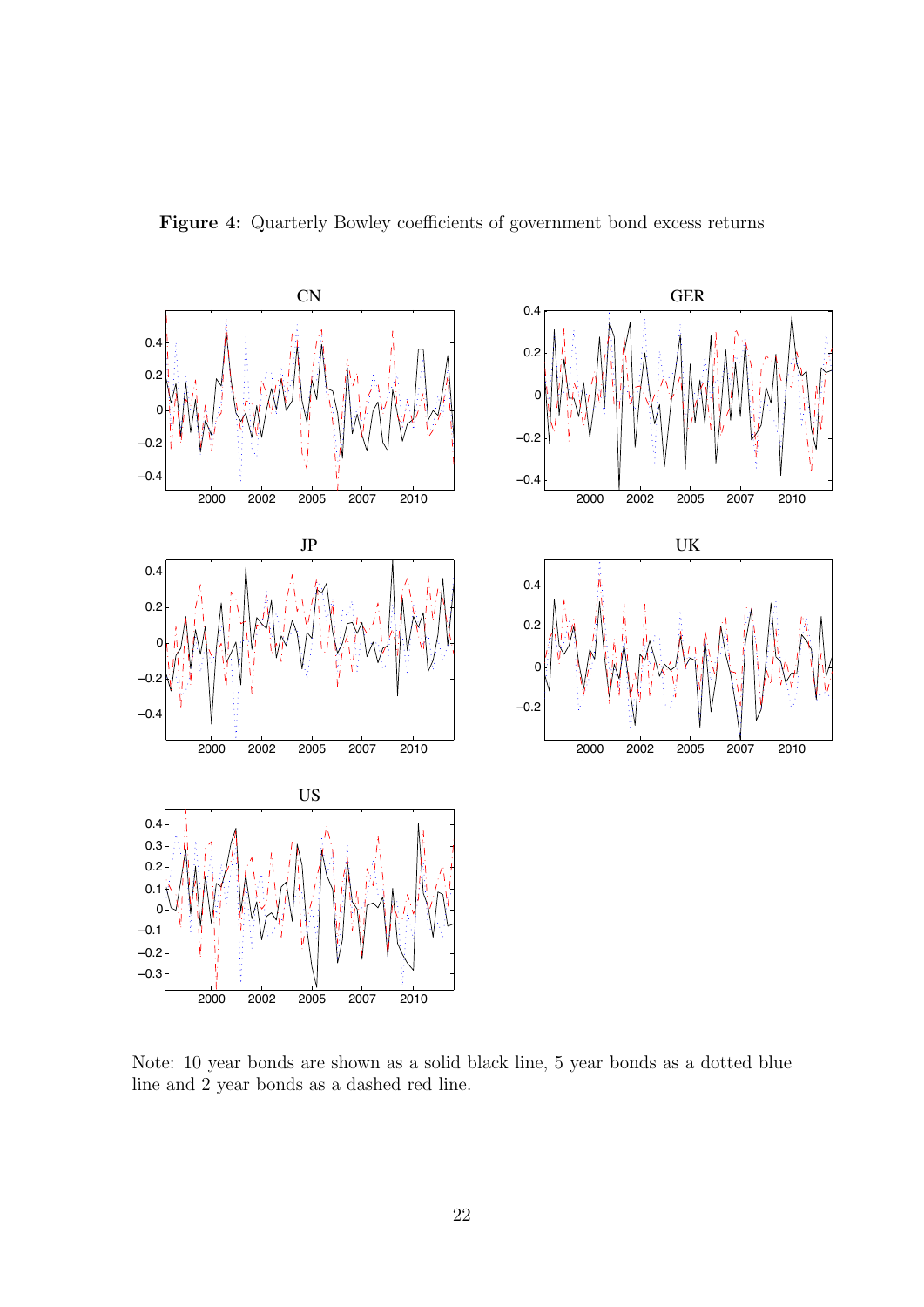

Figure 5: Quarterly asymmetry measures across countries for 10 year government bond excess returns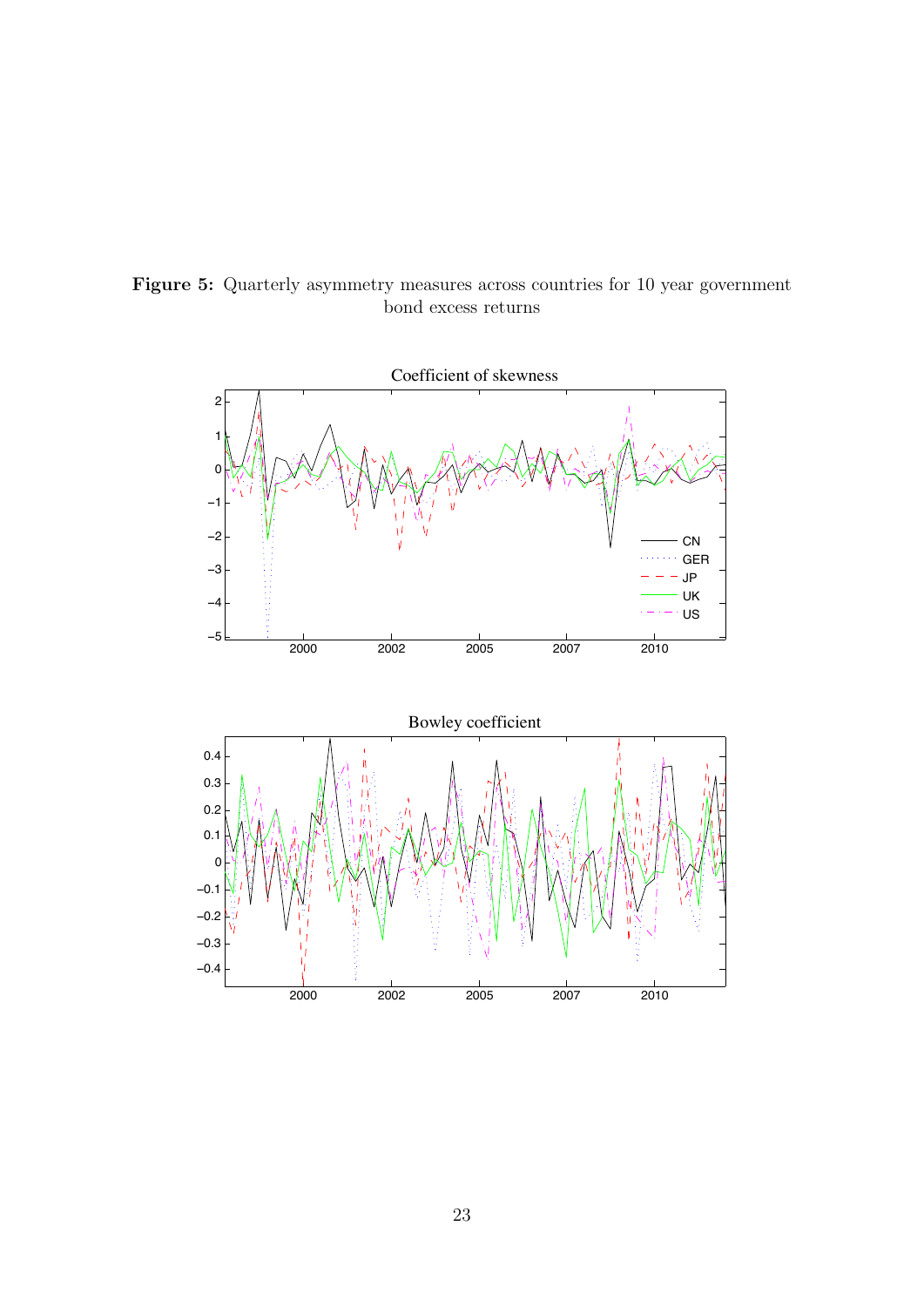## Appendix

Table A1: Conditional asymmetry tests: Allowing for a time-varying conditional mean

|              | CN.        | <b>GER</b> | TP.        | ПK       | US         |
|--------------|------------|------------|------------|----------|------------|
| 2 year bond  | $3.229***$ | $2.020*$   | $3.698***$ | $1.970*$ | $4.020***$ |
| 5 year bond  | $2.762**$  | $1.929*$   | 1.393      | 1.189    | $2.460**$  |
| 10 year bond | $2.541**$  | $2.147*$   | $2.591**$  | 0.831    | 1.350      |

Notes: The conditional mean equation includes the past excess return. Critical values are 1.91 (10%), 2.21 (5%) and 2.78 (1%). Significance at 10%, 5% and 1% is indicated with <sup>∗</sup> , ∗∗ and ∗∗∗, respectively.Number of observations are 3566, 3658, 3540, 3642, 3602 for CN, GER, JP, UK and U.S.

Table A2: Conditional asymmetry tests: Assuming student-t errors

|              | CN         | <b>GER</b> | ΙP         | UK      | US         |
|--------------|------------|------------|------------|---------|------------|
| 2 year bond  | $2.924***$ | $2.069*$   | $3.443***$ | 2.313** | $3.494***$ |
| 5 year bond  | $2.876**$  | 1.930*     | 1.560      | 1.284   | $2.447**$  |
| 10 year bond | $2.465**$  | $2.166*$   | $2.658**$  | 0.997   | 1.331      |

Notes: Critical values are 1.91 (10%), 2.21 (5%) and 2.78 (1%). Significance at 10%, 5% and 1% is indicated with <sup>∗</sup> , ∗∗ and ∗∗∗, respectively. Number of observations are 3566, 3658, 3540, 3642, 3602 for CN, GER, JP, UK and U.S.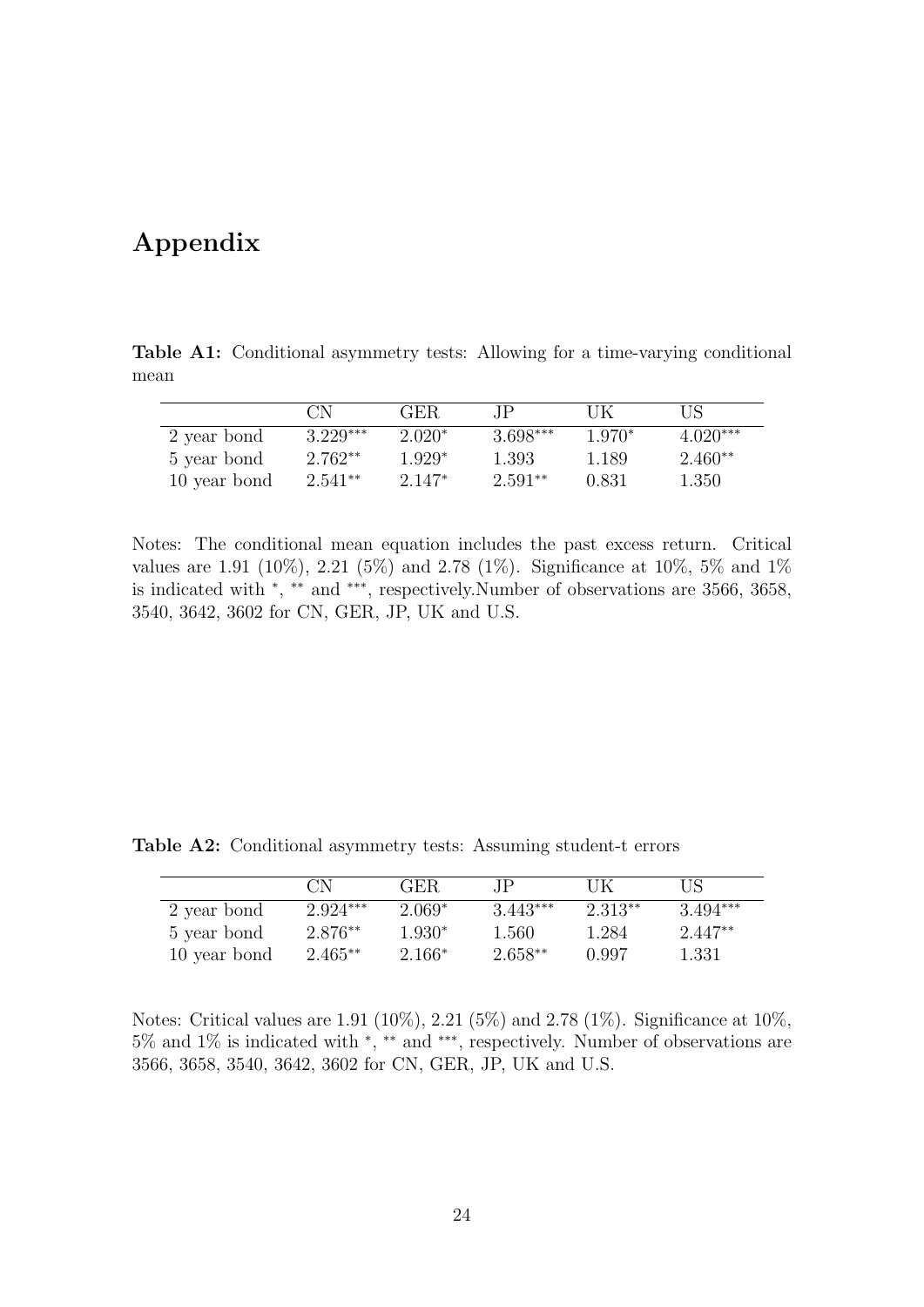## References

- Andritzky, Jochen, 2012. Government Bonds and their Investors: What Are the Facts and Do They Matter? IMF working paper.
- Afonso, Antonio, Furceri, Davide and Pedro Gomez, 2011. Sovereign Credit Ratings and Financial Markets Linkages: Application to European Data, ECB working paper 1347.
- Attinasi, Maria-Grazia, Checherita-Westphal, Cristina and Christiane Nickel, 2009. What explains the surge in euro area sovereign spreads during the financial crisis of 2007-09? Public Finance and Management, 10 (4), 595-645.
- Backus, David, Silverio Foresi, Abon Mozumdar, and Liuren Wu, 2001, Predictable Changes in Yields and Forward Rates, Journal of Financial Econometrics, 59, 281-311.
- Bai, Jushan, and Serena Ng, 2001, A Consistent Test for Conditional Symmetry in Time Series Models, Journal of Econometrics, 103, 225-258.
- Bekaert, Geert, Claude Erb, Campbell Harvey and Tadas Viskanta, 1998, Distributional Characteristics of Emerging Market Returns and Asset Allocations, The Journal of Portfolio Management 24, 102-116.
- Brock, William, William Dechert, Jose Scheinkman, and Blake LeBaron, 1996, A Test for Independence Based on the Correlation Dimension, Econometric Reviews 15, 197-235.
- Brunnermeier, Markus, Stefan Nagel, and Lasse Pedersen, 2009, Carry Trades and Currency Crashes, NBER Macroeconomics Annual 2008, 313-347.
- Campbell, John, and Robert Shiller, 1995, Yield Spreads and Interest Rate Movements: A Bird's Eye View, Review of Economic Studies, 58, 495-514.
- Chunhachinda, P., Dandapani, K., Hamid, S. and A. Prakash, 1997. Portfolio Selection and Skewness: Evidence fro International Stock Markets, Journal of Banking and Finance, 21 (2), 143-167.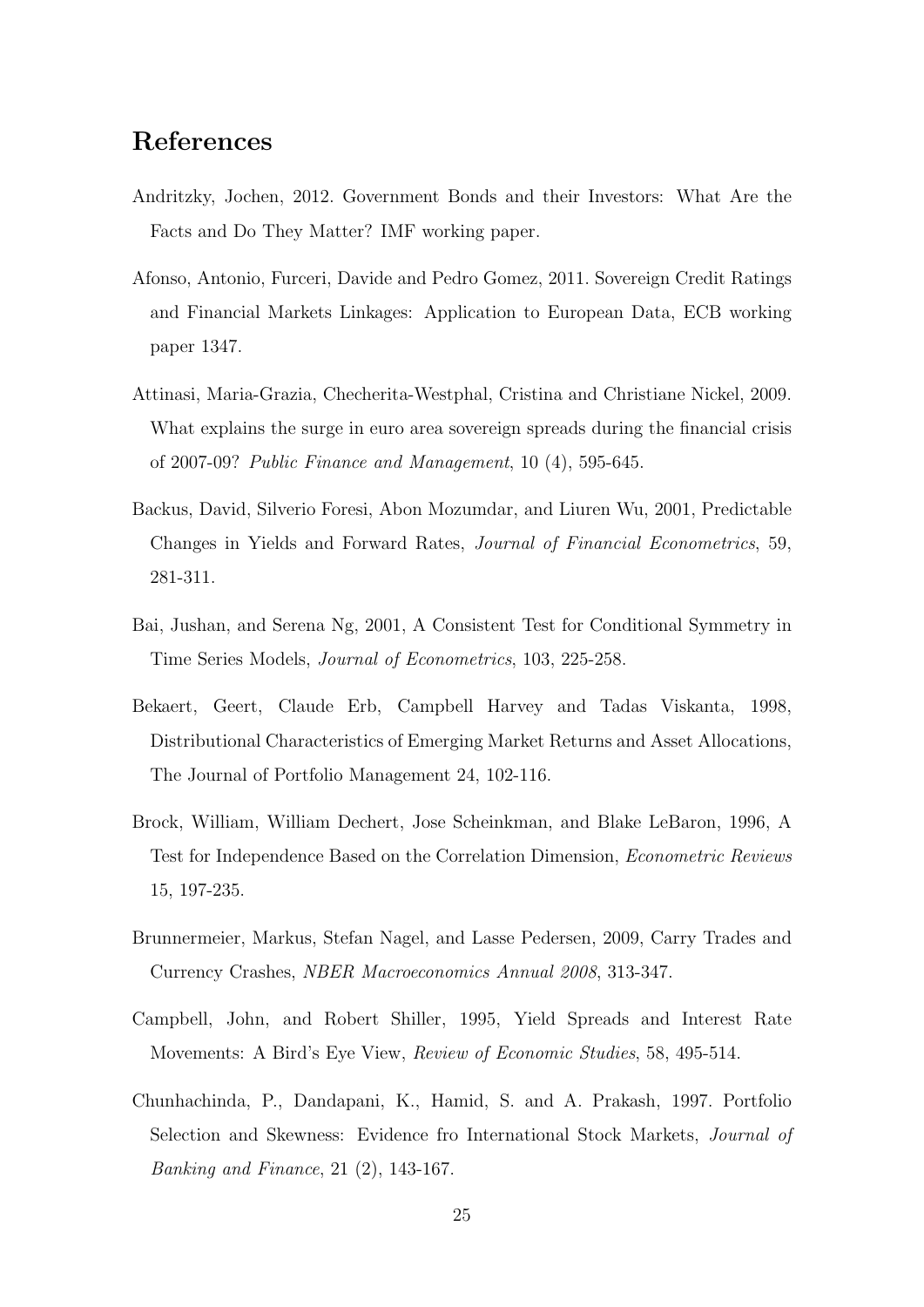- Cochrane, John and Monika Piazzesi, 2005. Bond Risk Premia, American Economic Review 95, 138-160.
- Antonello, D'Agostino and Michael Ehrmann, 2012. The Pricing of G7 Sovereign Bond Spreads - the Times, they are Changing, MPRA working paper.
- Fama, Eugene, 1984, Term Premiums and Bond Rerturns, Journal of Financial economics 13, 529-546.
- Fama, Eugene and Robert Bliss, 1987, The Information in Long-Maturity Forward Rates, American Economic Review 77, 680-92.
- Fujiwara, Ippei, Lena Körber, and Daisuke Nagakura, 2011, How Much Asymmetry is There in Bond Returns and Exchange Rates? Globalization and Monetary Policy Institute Working Paper 93.
- Gande, A. and D. Parsley, 2005. News spillovers in the sovereign debt market, Journal of Financial Economics, 75, 691-734.
- Ghysels, Eric, Plazzi, Alberto and Rossen Valkanov, 2011. Conditional Skewness of Stock MArket Returns in Developed and Emerging Markets and its Economic Fundamentals, Swiss Finance Institute Research Paper No. 11-06.
- Grigoletto, Matteo and Lisi, Francesco, 2009, Looking for Skewness in Financial Time Series. The Econometrics Journal 12, 310-323.
- Harvey, Campbell R. and Akhtar Siddique, 1999. Autoregressive Conditional Skewness. Journal of Financial and Quantitative Analysis, 34 (4), 465-487.
- von Hippel, Paul T., 2005, Mean, Median, and Skew: Correcting a Textbook Rule. Journal of Statistics Education 13 (2).
- Jondeau, E. and M. Rockinger, 2006. Optimal Portfolio Allocation Under Higher Moments, European Financial Management, 12(1), 2955.
- Kanzler, Ludwig 1999, Very Fast and Correctly Sized Estimation of the BDS Statistic, DPhil Thesis, University of Oxford.